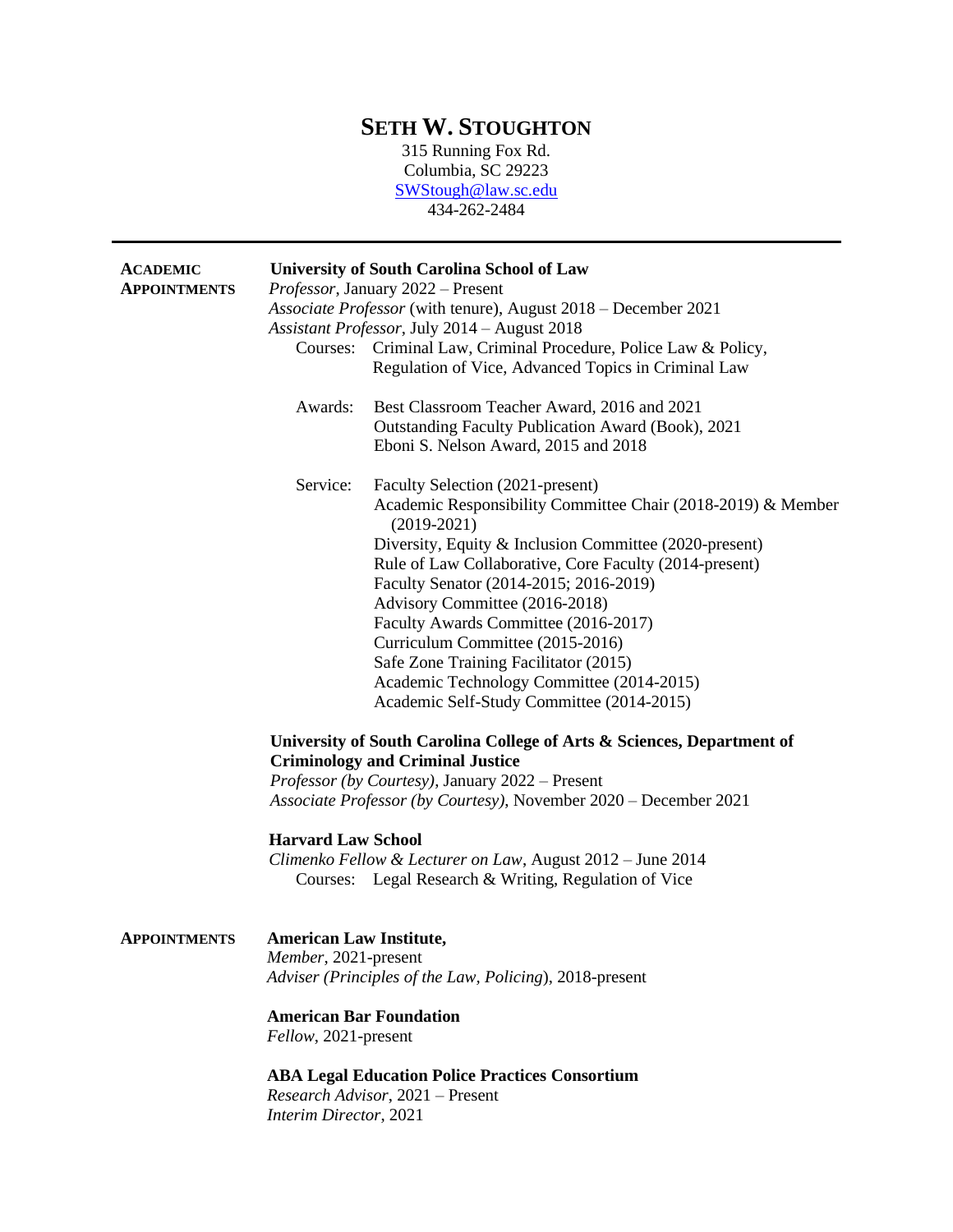| <b>APPOINTMENTS</b><br>(CON'T)           | <b>Columbia Police Department</b><br>Civilian Advisory Council Member, 2015-2021                                                                                                                                                                                                                                                                                                                                                                                                                                                                                                                                                                                                                                                         |
|------------------------------------------|------------------------------------------------------------------------------------------------------------------------------------------------------------------------------------------------------------------------------------------------------------------------------------------------------------------------------------------------------------------------------------------------------------------------------------------------------------------------------------------------------------------------------------------------------------------------------------------------------------------------------------------------------------------------------------------------------------------------------------------|
| <b>EDUCATION</b>                         | <b>University of Virginia School of Law</b><br>J.D., Order of the Coif, 2011<br>Articles Editor, Virginia Law Review (Managing Board)<br><b>Thomas Marshall Miller Prize</b><br>Elsie Hughes Cabell Scholar                                                                                                                                                                                                                                                                                                                                                                                                                                                                                                                              |
|                                          | <b>Florida State University</b><br>B.A. English (Literature), 2008<br>Rohrmann Scholar<br>Certificates in Emergency Management and Public Administration                                                                                                                                                                                                                                                                                                                                                                                                                                                                                                                                                                                 |
| <b>BAR ADMISSIONS</b>                    | Virginia (Associate Member)                                                                                                                                                                                                                                                                                                                                                                                                                                                                                                                                                                                                                                                                                                              |
| <b>PROFESSIONAL</b><br><b>EXPERIENCE</b> | The Honorable Kenneth F. Ripple, United States Court of Appeals for the<br><b>Seventh Circuit</b><br>Clerk, August 2011 – August 2012                                                                                                                                                                                                                                                                                                                                                                                                                                                                                                                                                                                                    |
|                                          | McGuireWoods, Charlottesville, Virginia<br>Legal Intern (Part Time), February $2010 - May 2010$ ; June $2011 - July 2011$                                                                                                                                                                                                                                                                                                                                                                                                                                                                                                                                                                                                                |
|                                          | Brooks Pierce, Greensboro, North Carolina<br>Summer Associate, July 2010 - August 2010                                                                                                                                                                                                                                                                                                                                                                                                                                                                                                                                                                                                                                                   |
|                                          | Jones Day, Atlanta, Georgia<br>Summer Associate, May 2010 - July 2010                                                                                                                                                                                                                                                                                                                                                                                                                                                                                                                                                                                                                                                                    |
|                                          | Charlottesville Public Defender's Office, Charlottesville, Virginia<br>Pro Bono Intern, January 2010                                                                                                                                                                                                                                                                                                                                                                                                                                                                                                                                                                                                                                     |
|                                          | McKenna Long & Aldridge, Atlanta, Georgia<br>Summer Associate, May 2009 - July 2009                                                                                                                                                                                                                                                                                                                                                                                                                                                                                                                                                                                                                                                      |
|                                          | Florida Dept. of Education, Office of Inspector General, Tallahassee, Florida<br>Investigator, November 2005 - July 2008<br><b>Activities</b><br>Conducted complex criminal and administrative investigations<br>Directed multi-agency investigations into tuition voucher fraud<br>Led a state Whistle-Blower investigation into the state's garnishment of \$10<br>million from student loan borrowers in default<br><b>Awards</b><br>Prudential-Davis Productivity Commendation, 2008<br>Meritorious Performance Award, 2007<br><b>Certifications &amp; Specialized Training</b><br>Certified Fraud Examiner, Ass'n of Certified Fraud Examiners, 2007<br>Certified Inspector General Investigator, Ass'n of Inspectors General, 2007 |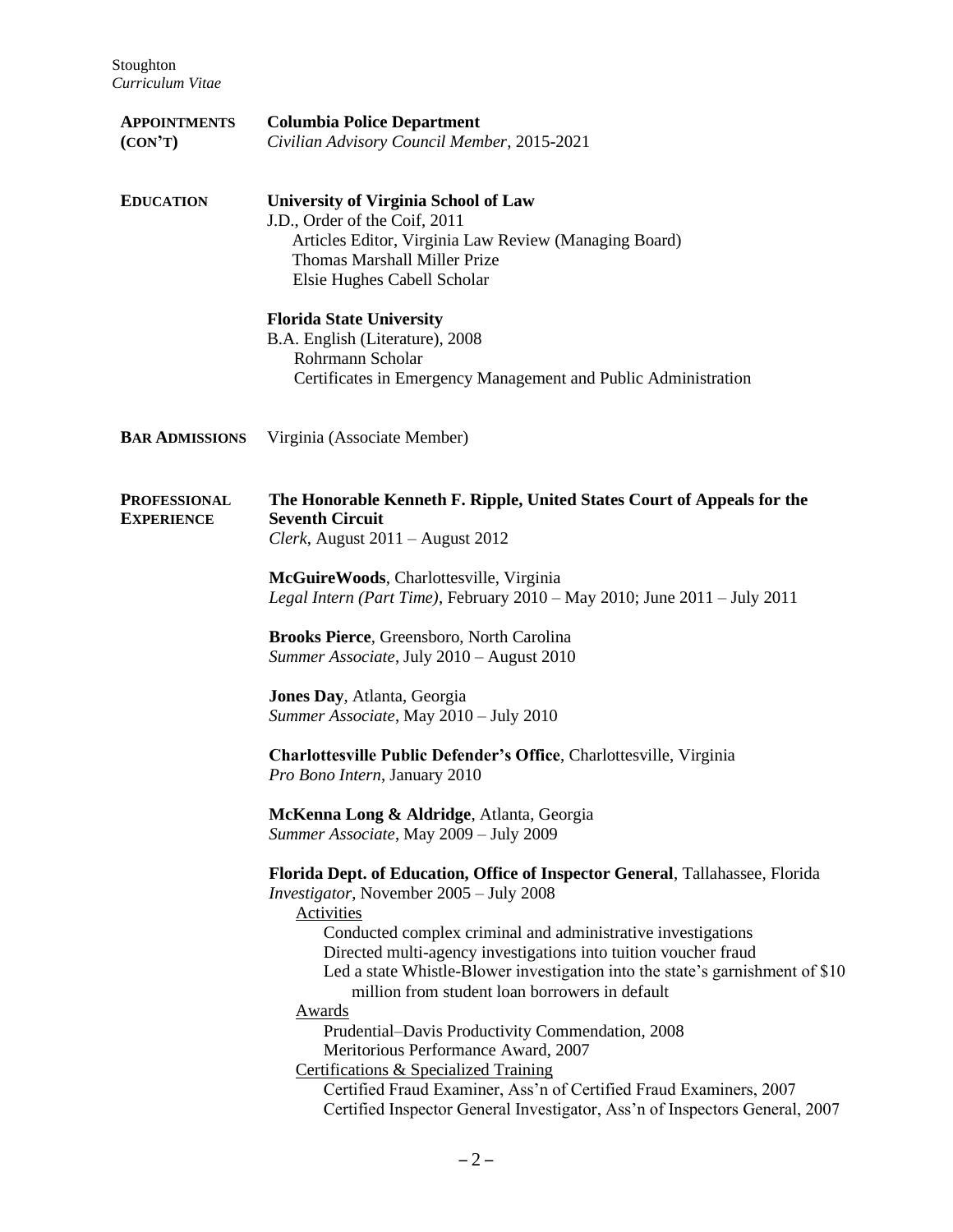| <b>PROFESSIONAL</b><br><b>EXPERIENCE</b><br>(CON'T)       | Tallahassee Police Department, Tallahassee, Florida<br>Police Officer, March 2001 - June 2006<br>Activities<br>Uniformed Patrol Division, March 2001 - October 2005<br>Special Response Team member, 2003 - 2005<br>Reserve Officer, November 2005 - June 2006<br>Taught report writing and other topics to sworn and civilian employees<br>Developed policies related to new technologies<br>Established, coordinated, and taught community self-defense courses<br>Developed and implemented a children's abduction/molestation prevention<br>program<br>Awards<br>City of Tallahassee Formal Achievement Award, 2004 |
|-----------------------------------------------------------|-------------------------------------------------------------------------------------------------------------------------------------------------------------------------------------------------------------------------------------------------------------------------------------------------------------------------------------------------------------------------------------------------------------------------------------------------------------------------------------------------------------------------------------------------------------------------------------------------------------------------|
|                                                           | <b>Certifications &amp; Specialized Training</b><br><b>Instructor Certifications:</b><br>Baton, Chemical Aerosol Projector, Specialty Impact Munitions,<br>Chemical Munitions, and Riot Response/Crowd Control<br><b>Operator Certifications (selected)</b><br>Patrol Rifle, PepperBall, and Breath Alcohol Testing                                                                                                                                                                                                                                                                                                     |
| <b>BOOKS</b>                                              | EVALUATING POLICE USES OF FORCE (NYU Press 2020) (with Jeffrey J. Noble and<br>Geoffrey P. Alpert)                                                                                                                                                                                                                                                                                                                                                                                                                                                                                                                      |
| <b>BOOK CHAPTERS</b>                                      | Compliance and Development: The Dual Objectives of Use-of-Force Review, in<br>RETHINKING AND REFORMING AMERICAN POLICING: LEADERSHIP CHALLENGES<br>AND FUTURE OPPORTUNITIES (Joseph Shafer & Richard Myers, eds., 2022)                                                                                                                                                                                                                                                                                                                                                                                                 |
|                                                           | The Regulation of Police Violence, in CRITICAL ISSUES IN POLICING:<br>CONTEMPORARY READINGS (8 <sup>th</sup> ed., Kyle McClean, Roger G. Dunham, & Geoffrey<br>P. Alpert, eds., 2020)                                                                                                                                                                                                                                                                                                                                                                                                                                   |
|                                                           | The Legal Framework for Evidence-Based Policing in the United States, in<br>EVIDENCE BASED POLICING: AN INTRODUCTORY READER (Renée J. Mitchell &<br>Laura Huey, eds., 2018)                                                                                                                                                                                                                                                                                                                                                                                                                                             |
|                                                           | Police Misconduct, in LEGAL ISSUES ACROSS THE GLOBE 125 (Thomas Riggs, ed.,<br>2018)                                                                                                                                                                                                                                                                                                                                                                                                                                                                                                                                    |
| <b>ACADEMIC</b><br><b>ARTICLES &amp;</b><br><b>ESSAYS</b> | Policing Suspicion: Qualified Immunity & "Clearly Established" Standards of<br>Proof, 112 J. CRIM. L. & CRIM. 37 (2022) (with Kyle McLean, Justin Nix, and<br>Geoff Alpert)                                                                                                                                                                                                                                                                                                                                                                                                                                             |
|                                                           | How the Fourth Amendment Frustrates the Regulation of Police Violence, 70<br>EMORY L. J. 521 (2021)                                                                                                                                                                                                                                                                                                                                                                                                                                                                                                                     |
|                                                           | Police Body-Worn Cameras, 96 N.C. L. REV. 1363 (2018)                                                                                                                                                                                                                                                                                                                                                                                                                                                                                                                                                                   |
|                                                           | The Blurred Blue Line: Reform in an Era of Public & Private Policing, 44 AM. J.<br>CRIM. L. 117 (2017)                                                                                                                                                                                                                                                                                                                                                                                                                                                                                                                  |
|                                                           |                                                                                                                                                                                                                                                                                                                                                                                                                                                                                                                                                                                                                         |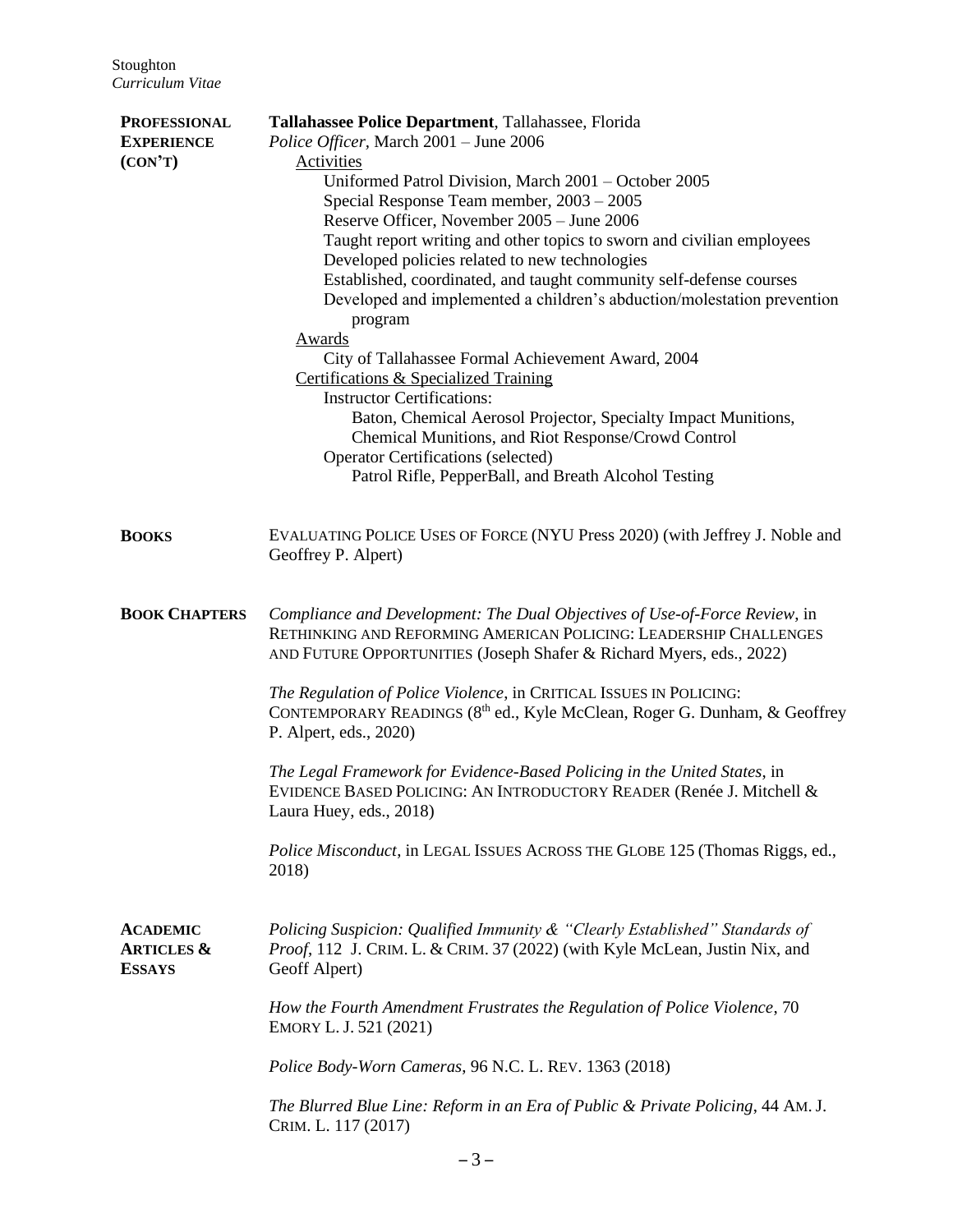Terry v. Ohio *and the (Un)Forgettable Frisk*, 15 OHIO STATE J. CRIM. L. 19 (2017)

*6B***ACADEMIC ARTICLES & ESSAYS (CON'T)**

*Moonlighting: The Private Employment of Off-Duty Officers*, 2017 U. ILL. L. REV. 1848 (2017)

- Featured on Marketplace, National Public Radio, Dec. 27, 2016
- Featured in Slate, Sept. 1, 2016
- Featured in Opening Statement, The Marshall Project, Sept. 1, 2016

*A Tactical Fourth Amendment*, 102 VA. L. REV. 211 (2017) (with Brandon Garrett)

*Principled Policing: Warrior Cops & Guardian Officers*, 51 WAKE FOREST L. REV. 611 (2016)

• Reprinted as Chapter 5 in THE CIVIL RIGHTS LITIGATION & ATTORNEY FEE ANNUAL HANDBOOK (2017).

*Law Enforcement's "Warrior" Problem*, 128 HARV. L. REV. FORUM 225 (2015)

• Cited by the U.S. Department of Justice, Civil Rights Division, in their Investigation of the Chicago Police Department

*Evidentiary Rulings as Police Reform*, 69 MIAMI L. REV. 429 (2015) *The Incidental Regulation of Policing*, 98 MINN. L. REV. 2179 (2014)

*Policing Facts*, 88 TUL. L. REV. 847 (2014)

• Featured and reviewed by Elizabeth Joh, *Influential But Uninformed: What SCOTUS Knows About Policing*, JOTWELL (Oct. 1, 2014), available at<https://perma.cc/47WK-M3T2>

*Note: Modern Police Practices: Arizona v. Gant's Illusory Restriction of Vehicle Searches Incident to Arrest*, 97 VA. L. REV. 1727 (2011)

*7B***OTHER PUBLICATIONS** *Ahmaud Arbery Murder Trial Will Scrutinize The Use—And Abuse—Of 'Outdated' Citizen's Arrest Laws*, THE CONVERSATION, Oct. 17, 2021

> *Evaluating the Police Shooting of Ashli Babbitt*, LAWFARE, Sept. 9, 2021 (with Jeffrey J. Noble and Geoffrey Alpert)

*Should Police Be Able to Review Their Body Cam Footage?*, SMERCONISH, May 14, 2021

*Addressing Misconduct Will Require A Change in Police Culture. Is Police Leadership Up To The Challenge?*, TALKING POINTS MEMO, June 28, 2020 (with Karen Rice)

*The Unnecessary Protection of Qualified Immunity*, JUSTIA VERDICT, June 26, 2020 (with Joanna Schwartz)

*How to Actually Fix America's Police*, THE ATLANTIC, June 3, 2020

*Commentary: All Options are Bad in a Protest; Charleston Police Picked Least-Bad One*, THE POST & COURIER, June 3, 2020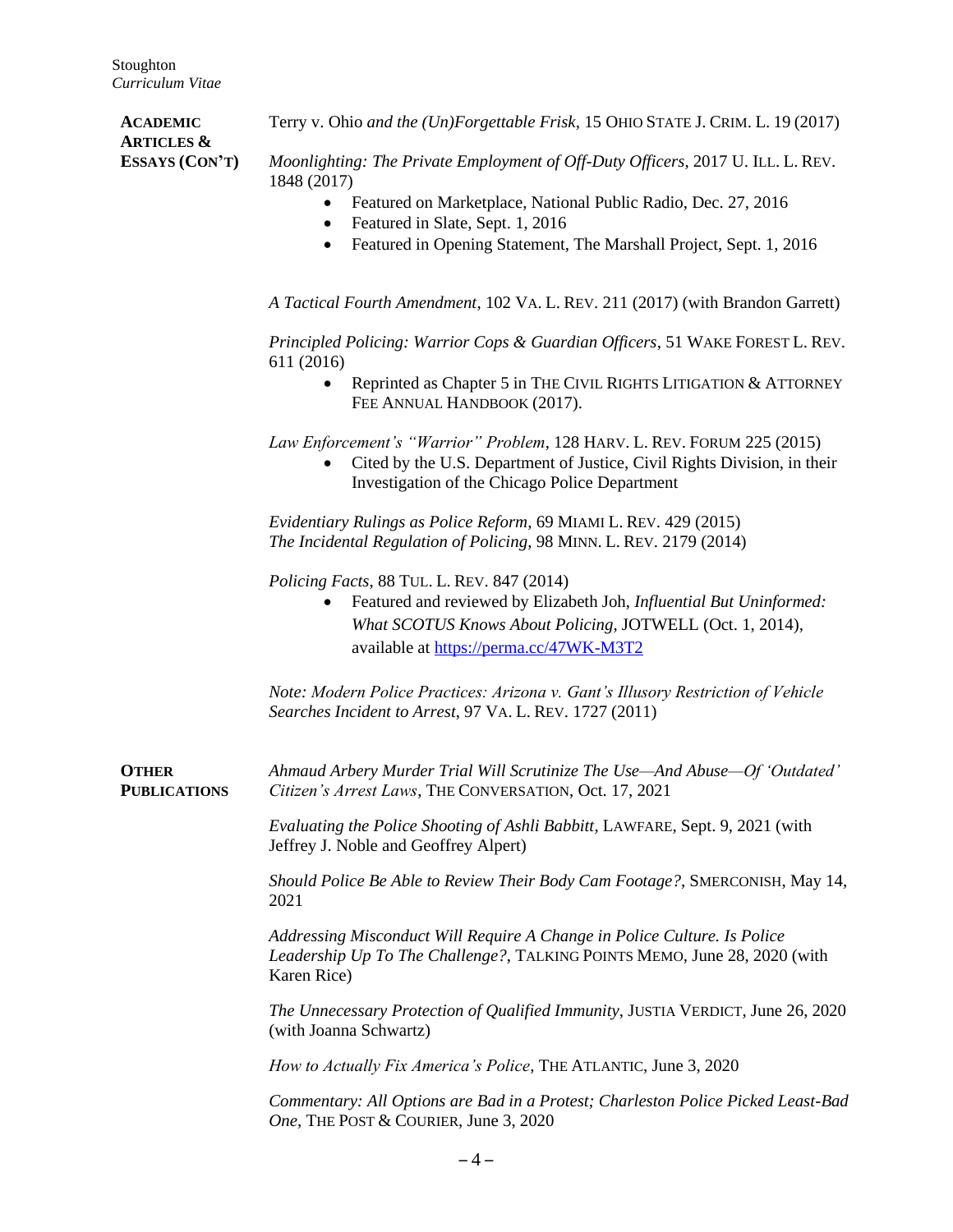**OTHER PUBLICATIONS (CON'T)** *George Floyd's Death Shows Exactly What Police Should Not Do*, WASHINGTON POST, May 29, 2020 (with Jeffrey J. Noble and Geoffrey Alpert)

Feb. 14, 2017

*Ahmaud Arbery's Killing Puts a Spotlight on the Blurred Blue Line of Citizen's Arrest Laws*, THE CONVERSATION, May 29, 2020

*Police Training in South Carolina is Dangerously Deficient*, THE POST & COURIER, Feb. 25, 2020 (with Geoff Alpert)

*Well-Intentioned AB 931 Comes with Fatal Flaws*, SAN FRANCISCO EXAMINER, June 3, 2018 (with Arif Alikhan)

> • Republished as *Well-Intentioned AB 931 Comes with Fatal Flaws*, SAN FRANCISCO EXAMINER, June 3, 2018

*Deadly Force Proposal Needs Work*, CAPITOL WEEKLY, May 29, 2018 (with Arif Alikhan) *Regulating the Reasonableness of Police Violence*, THE REGULATORY REVIEW,

*Understanding the Practical Aspects of Interpreting Video Footage*, U.S. DEPARTMENT OF JUSTICE, BUREAU OF JUSTICE ASSISTANCE, BODY-WORN CAMERA TRAINING & TECHNICAL ASSISTANCE, EXPERT COMMENTARY, Jan. 2017

*Is the Police-Community Relationship in America Beyond Repair?*, THE WASHINGTON POST, Jul 8, 2016

*Why Police Need Constructive Criticism*, THE ATLANTIC, DEC. 23, 2015 (with Geoffrey Alpert & Jeff Noble)

*Why Are Police Disciplining Students?* THE ATLANTIC, Oct. 29, 2015 (with Josh Gupta-Kagan)

*Better Information is the Key to Policing Reform, THE ATLANTIC, Sept. 24, 2015* (with Geoffrey Alpert & Jeff Noble)

*Deus ex Canini: Drug Drugs & Probable Cause*, CASETEXT, Aug. 16, 2015

*Cop Expert: Why Sandra Bland's Arrest Was Legal But Not Good Policing,*  TALKING POINTS MEMO, July 24, 2015

*What A Police Expert Calls The Most Ignored Cause Of Cop Violence*, TALKING POINTS MEMO, June 15, 2015

*A Former Cop On What Went Wrong in McKinney*, TALKING POINTS MEMO (cover feature), June 9, 2015

*8 Things We Still Get Wrong About Policing,* TIME, May 15, 2015 *Police Warriors or Community Guardians?* WASHINGTON MONTHLY, Apr. 17, 2015

*Police Shouldn't Ask if a Shooting is Justified, But If It's Avoidable*, THE NEW YORK TIMES, Apr. 9, 2015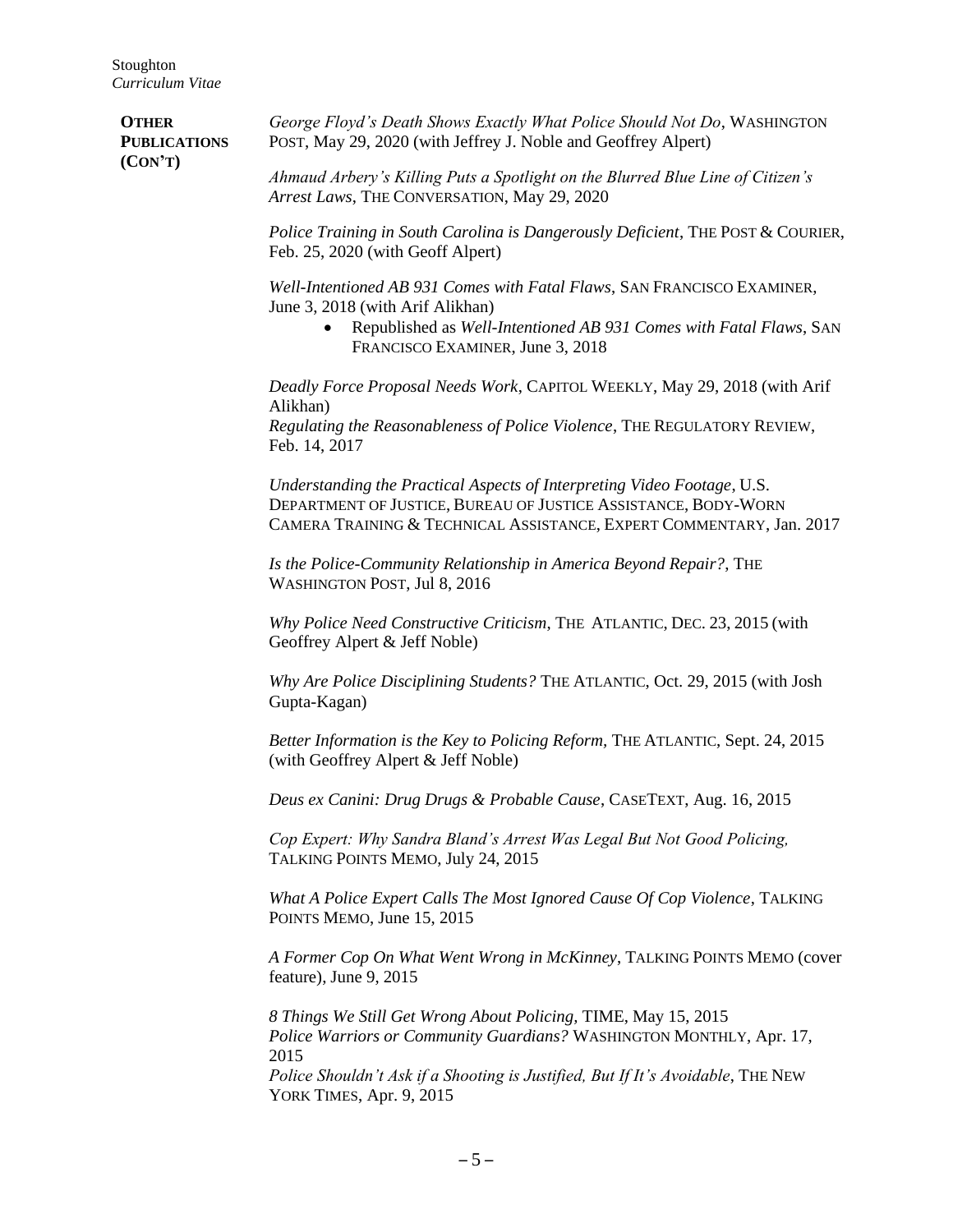| <b>OTHER</b><br><b>PUBLICATIONS</b><br>(CON'T)                                                                         | How Police Training Contributes to Avoidable Deaths, THE ATLANTIC, Dec. 12,<br>2014                                                                                                                                                 |
|------------------------------------------------------------------------------------------------------------------------|-------------------------------------------------------------------------------------------------------------------------------------------------------------------------------------------------------------------------------------|
|                                                                                                                        | Trust Is a Police Officer's Greatest Protection, THE NEW YORK TIMES, Nov. 26,<br>2014                                                                                                                                               |
|                                                                                                                        | A Windfall for the Government, Take 2: Seth Stoughton on Arizona v. Gant,<br>EVIDENCEPROGBLOG, Oct. 6, 2014                                                                                                                         |
|                                                                                                                        | What Would a Better Ferguson Response Have Looked Like?, VERDICT JUSTIA,<br>Sept. 12, 2014                                                                                                                                          |
|                                                                                                                        | Supreme Court Has Myopic View of Police Chases, BRENNAN CENTER FOR<br>JUSTICE, June 16, 2014                                                                                                                                        |
| <b>SELECTED</b><br><b>SERVICE AS</b><br><b>SUBJECT</b>                                                                 | City Council of the City of Hammond, Louisiana<br>Investigation, Conclusions, and Recommendations                                                                                                                                   |
| <b>MATTER EXPERT</b>                                                                                                   | National Police Foundation on National Institute of Justice grant 2019-R2-CX-<br>0025, 2021                                                                                                                                         |
|                                                                                                                        | Constitutional policing (Fourth Amendment)<br>$\bullet$                                                                                                                                                                             |
|                                                                                                                        | Polis Solutions on Chicago Police Department training contract, 2021<br>Constitutional policing (Fourth Amendment)                                                                                                                  |
|                                                                                                                        | OIR Group on review of the Madison, WI, Police Department, 2017<br>Training, agency culture, police body-worn cameras                                                                                                               |
|                                                                                                                        | CNA Solutions on Bureau of Justice Assistance grant 2015-DE-BX-K002, 2015<br>Police body-worn cameras                                                                                                                               |
| <b>SELECTED</b><br><b>EXPERT</b><br><b>CONSULTING:</b><br><b>REPORTS,</b><br><b>DEPOSITIONS &amp;</b><br><b>TRIALS</b> | James Montiel Officer-Involved Shooting, Orange County, Florida<br>Retained by the Office of the State Attorney, Ninth Judicial Circuit<br>$\bullet$<br>Use of force<br>Report                                                      |
|                                                                                                                        | Alexander Paul Officer-Involved Shooting, Broward County, Florida<br>Retained by the Office of the State Attorney, Seventeenth Judicial Circuit<br>$\bullet$<br>Use of force<br>$\bullet$<br>Report<br>٠                            |
|                                                                                                                        | Doe v. City of Myrtle Beach et al., 4:21-CV-00635-JD, United States District Court<br>for the District of South Carolina<br>Retained by defendant's attorney, Battle Law Firm, LLC<br>Police procedure; investigations<br>$\bullet$ |

• Report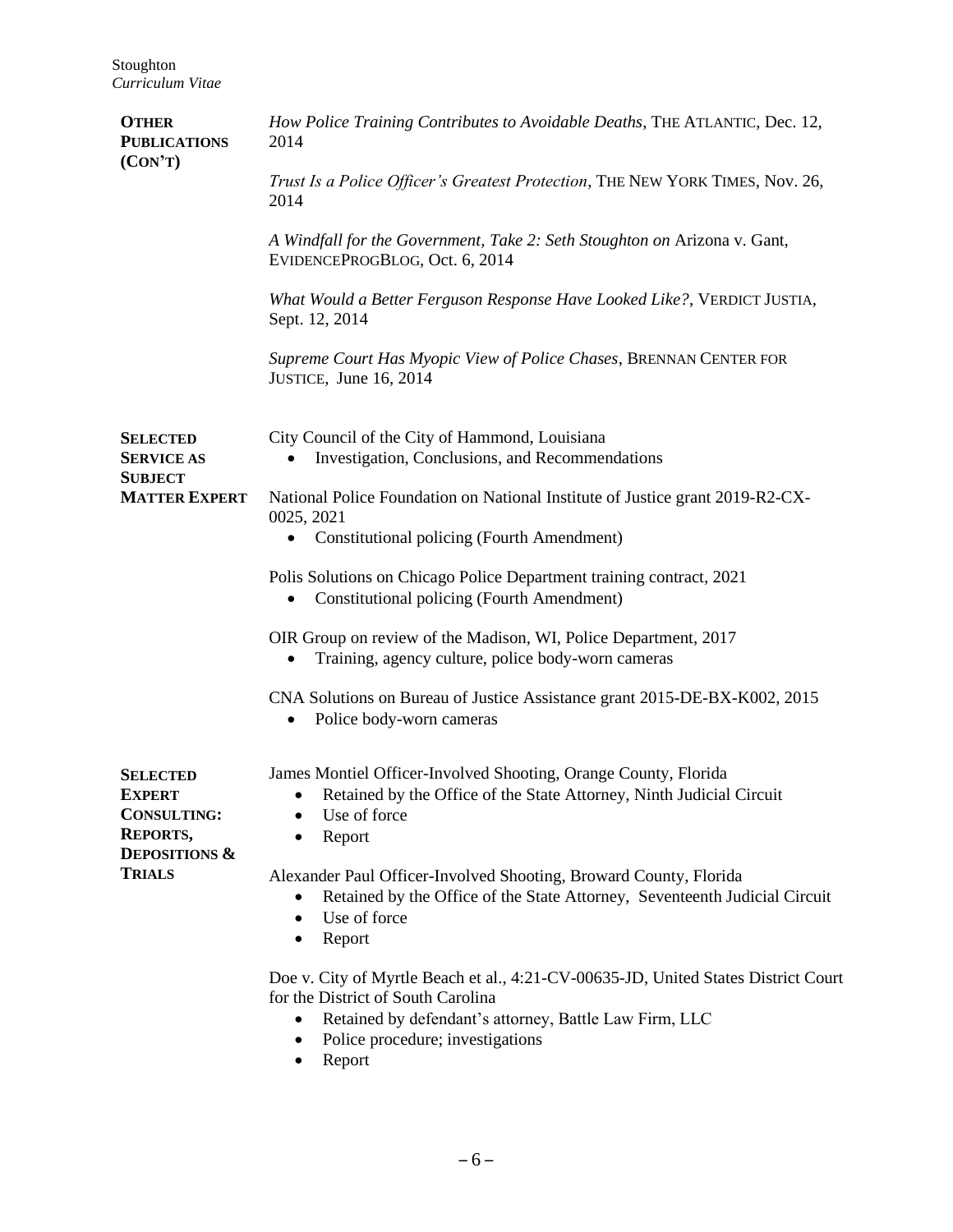**SELECTED EXPERT CONSULTING** *1B***(CON'T)** Ondrej et al. v. Perry et al., 5-21-cv-281-JKP, United States District Court for the Western District of Texas • Retained by plaintiff's attorney, The Cortez Law Firm • Use of force, tactics • Report

Sanders v. Rutherford County Sheriff's Office et al.

- Retained by plaintiff's attorney, Grimes Teich Anderson, LLP
- Police procedure
- Report

State of Minnesota v. Potter, 27-CR-21-7460

- Retained by the Office of the Minnesota Attorney General (prosecution)
- Use of force, police procedure
- Report, trial testimony

State of Minnesota v. Derek Chauvin (27-CR-20-12646), J. Alexander Kueng (27- CR-20-12953), Thomas Lane (27-CR-20-12951), and Tou Thao (27-CR-20-12949)

- Retained by the Office of the Minnesota Attorney General (prosecution)
- Use of force, police procedure
- Report, trial testimony in *State of Minnesota v. Chauvin*

State of Ohio v. Coy

- Retained by the Office of the Ohio Attorney General (prosecution)
- Use of force, tactics
- Report

Hartsfield v. Gunn et al., Case No. 4:19-CV-341-JM, United States District Court for the Eastern District of Arkansas

- Retained by plaintiff's attorney, Laux Law Group
- Use of force; tactics; investigations
- Report

State of Minnesota v. Potter

- Retained by the Office of the Minnesota Attorney General (prosecution)
- Use of force
- Report

Doe v. North Charleston Police Dept., et al., Case No.: 20-cv-02202-DCN-MHC, United States District Court for the District of South Carolina

- Retained by plaintiff's attorney, Joye Law Firm
- Police procedure, investigations
- Report, deposition

Jones et al. v. County of Pinal et al., No. 2:20-cv-00714-GMS-CDB, United States District Court for Eastern District of Arkansas

- Retained by plaintiff's attorney: Richardson & Richardson, P.C.
- Use of force
- Report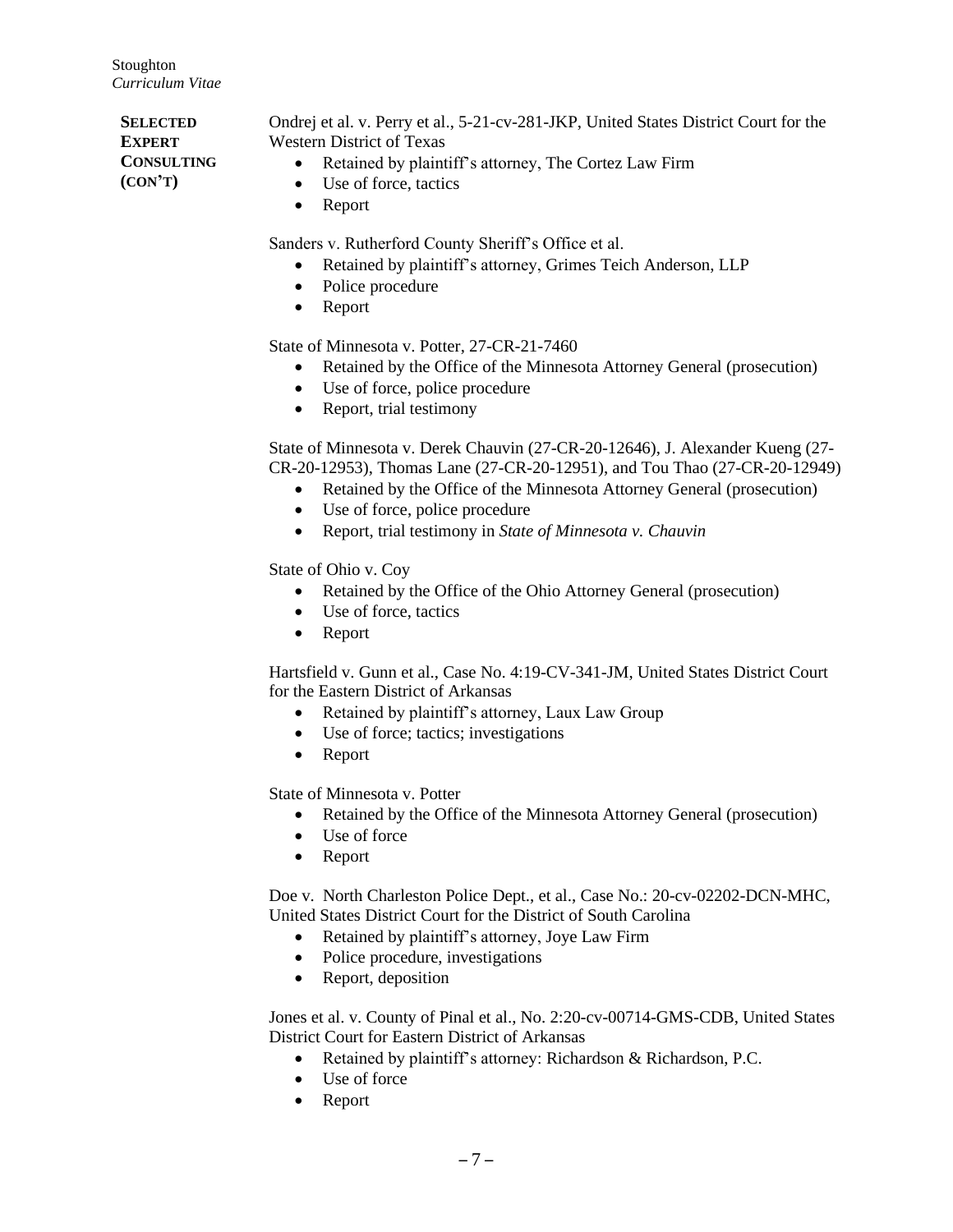*12B***SELECTED EXPERT CONSULTING (CON'T)**

Walls v. Starks et al., No. 19-CV-398, United States District Court for the Eastern District of Arkansas

- Retained by plaintiff's attorney: Loevy & Loevy
- Use of force; tactics; agency policy and custom
- Report

Morris v. Town of Bonneau, et al., CA No. 2018-CP-08-01844, Court of Common Pleas for the Ninth Judicial Circuit of South Carolina

- Retained by plaintiff's attorney: Uricchio, Howe, Krell, Jacobsen, Toporek, Theos & Keith, PA
- Police procedure, investigations
- Report; deposition

Russ v. City of Hartsville et al., 2020-CP-1600478, Court of Common Pleas for the Fourth Judicial Circuit of South Carolina

- Retained by plaintiff's attorney: Thurmond Kirchner & Timbes, P.A.
- Use of force; agency policy
- Report, deposition

Franklin v. City of Charlotte and Wendy Kerl, 3:20-cv-330, United States District Court for the Western District of North Carolina

- Retained by plaintiff's attorney: Tin Fulton Walker & Owen, PLLC
- Use of force; tactics
- Report, deposition

Campbell v. City of North Charleston et al., 2:20-cv-00959, United States District Court for the District of South Carolina

- Retained by plaintiff's attorney: Allen Law
- Use of force; tactics
- Report, deposition

Rhynes v. City of Myrtle Beach, et al., 4:19-cv-2478, United States District Court for the District of South Carolina

- Retained by plaintiff's attorney: Law Office of Walter S. Ameika
- Use of force; tactics
- Report

Duran v. United Tactical Systems et al., 1:18-cv-01062 MV/LF, United States District Court for the District of New Mexico

- Retained by plaintiff's attorney: Fine Law Firm
- Training provided by private weapons vendor
- Report; deposition

Rhines v. State of New Jersey, Docket No. ESX-L-580-19, Superior Court of New Jersey, Essex County

- Retained by plaintiff's attorney: The Donnelly Law Firm
- Police procedure
- Report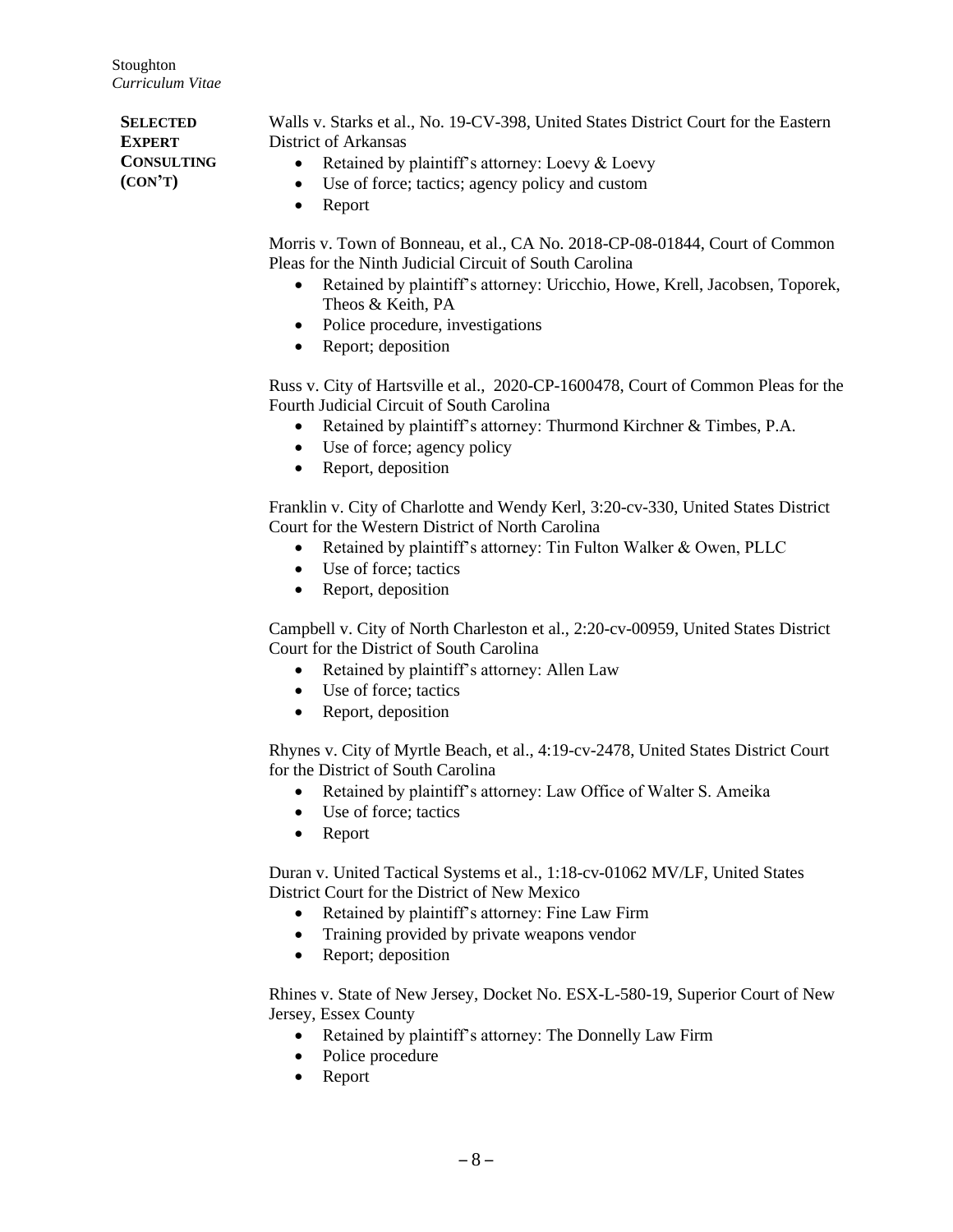*13B***SELECTED EXPERT CONSULTING (CON'T)** Ellis v. Kirkman, et al., United States District Court for the District of South Carolina • Retained by plaintiff's attorney: The Bax Law Firm, PA • Use of force • Report

- Hein v. Gunnison County Sheriff's Office, et al., 1:19-cv-01520-WJM-GPG, United States District Court for the District of Colorado
	- Retained by plaintiff's attorney: Sagal Law, LLC
	- Use of force; tactics; police procedure
	- Report

Use of Force Review: Jamee Johnson

- Retained by the Office of the State Attorney, Fourth Judicial Circuit of Florida (Jacksonville)
- Use of force: tactics
- Report

Shooting of Jamarion Robinson

- Retained by the Office of the Fulton County (GA) District Attorney
- Use of force; tactics
- Report

Dalonte White v. City of Cleveland et al., 1:17-CV-1165, United States District Court for the Northern District of Ohio)

- Retained by plaintiff's attorney: The Chandra Law Firm, LLC
- Investigative procedure
- Report

Clifford Blake v. City of North Charleston et al., Civil Action No: 2019-CP-10- 3774, United States District Court for the District of South Carolina

- Retained by plaintiff's attorney: Uricchio Howe Krell PA
- Use of force; police procedure
- Report

Barbara Elifritz v. City of Portland et al., 3:18-cv-00903 HZ, United States District Court for the District of Oregon

- Retained by defendant's attorney (civil): Portland City Attorney's Office
- Tactics; use of force
- Report

Jordan Gantlin v. Dante Ghi et al., Civil Action No: 2:18-cv-02063-DCN-MGB, United States District Court for the District of South Carolina

- Retained by plaintiff's attorney: McLeod Law Group
- Investigations; police procedure; private security
- Report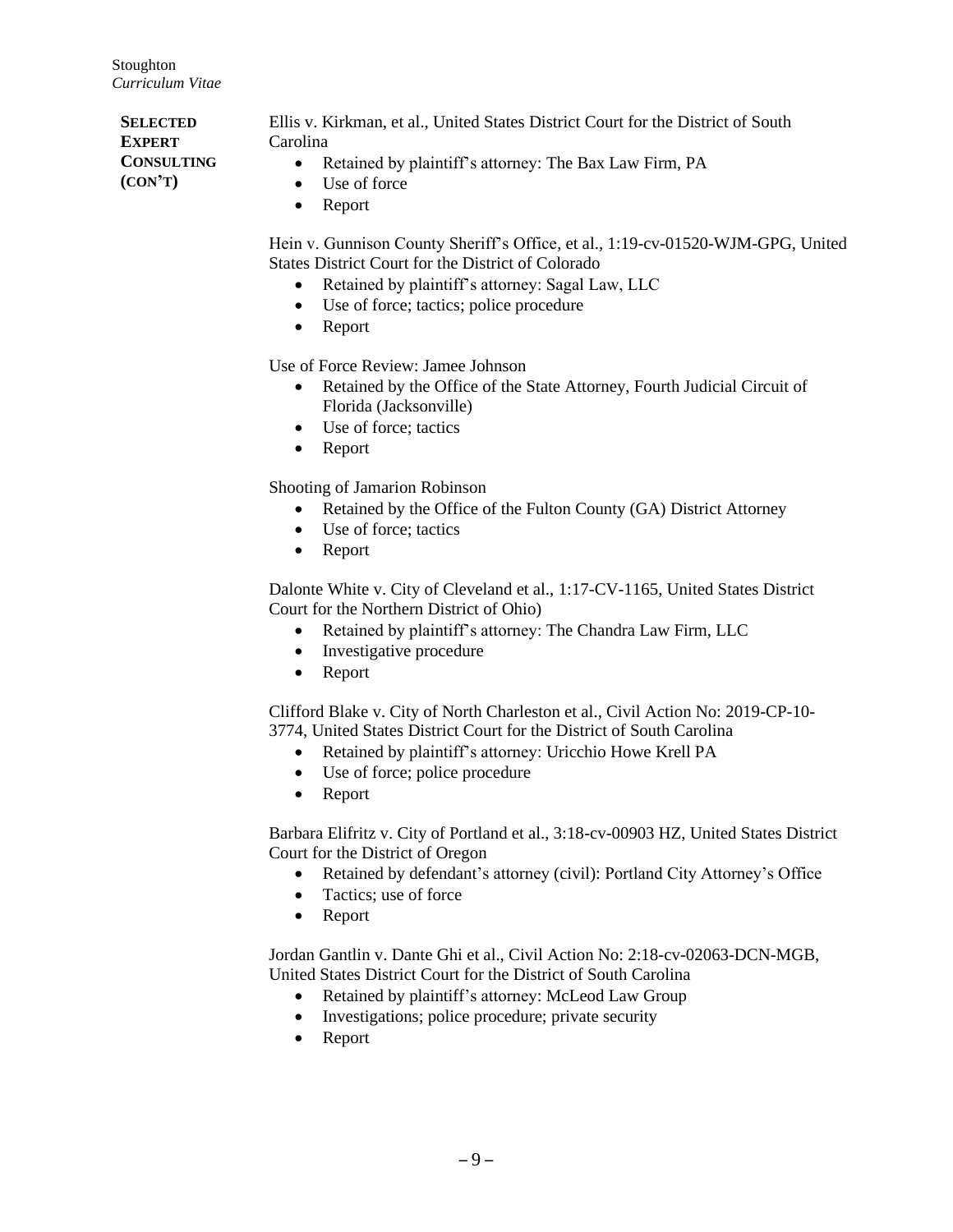**SELECTED EXPERT CONSULTING (CON'T)** Heyward v. Keith Tyner et al., C/A No.: 2:17-cv-01545-DCN-MGB, United States District Court for the District of South Carolina • Retained by plaintiff's attorney: Bamberg Legal, LLC • Use of force; tactics; investigative procedure • Report; deposition

> Fried v. City of Strongsville, Case No. 1:18-cv-00139, United States District Court for the Northern District of Ohio

- Retained by defendant's attorney (civil): Mazanec, Raskin & Ryder; Cleveland, OH
- Vehicle pursuit; use of force
- Report; deposition

Norton v Rosier, Case No. 7:14-CV-260-FL, United States District Court for the Middle District of North Carolina

- Retained by plaintiff's attorney: Brooks, Pierce, McLendon, Humphrey & Leonard LLP; Greensboro, NC
- Police procedure; traffic stops
- Report; trial testimony

Matusiewicz v. Florence County Sheriff's Office et al., Case No. 4:16-cv-01595- RBH-KDW, United States District Court for the District of South Carolina

- Retained by plaintiff's attorney: McLeod Law Group; Charleston, SC
- Investigative procedure; service of arrest warrant
- Report; deposition

Murray v. City of North Charleston, et al., Case No. 2:17-cv-01508, United States District Court for the District of South Carolina

- Retained by plaintiff's attorney: Weston, Craig, & Anthony; Mt. Pleasant, SC
- Use of force
- Report

Carr v. Johnson, Case No. 1:17-CV-620, United States District Court for the Northern District of Ohio

- Retained by plaintiff's attorney: Patituce & Associates; Cleveland, OH
- Investigative procedure; service of search warrant
- Report

Dekany v. City of Akron, et al., Case No. 5:16-cv-01829, United States District Court for the Northern District of Ohio

- Retained by defendant's attorney: Mazanec, Raskin & Ryder; Cleveland, OH
- Investigative procedure
- Report

Smith v. Charleston County, et al., C/A/ No.: 2:16-cv-655-PMD-BM, United States District Court for the District of South Carolina

- Retained by plaintiff's attorney: McLeod Law Group; Charleston, SC
- Investigative procedure; canine track; home entry
- Report; deposition; trial testimony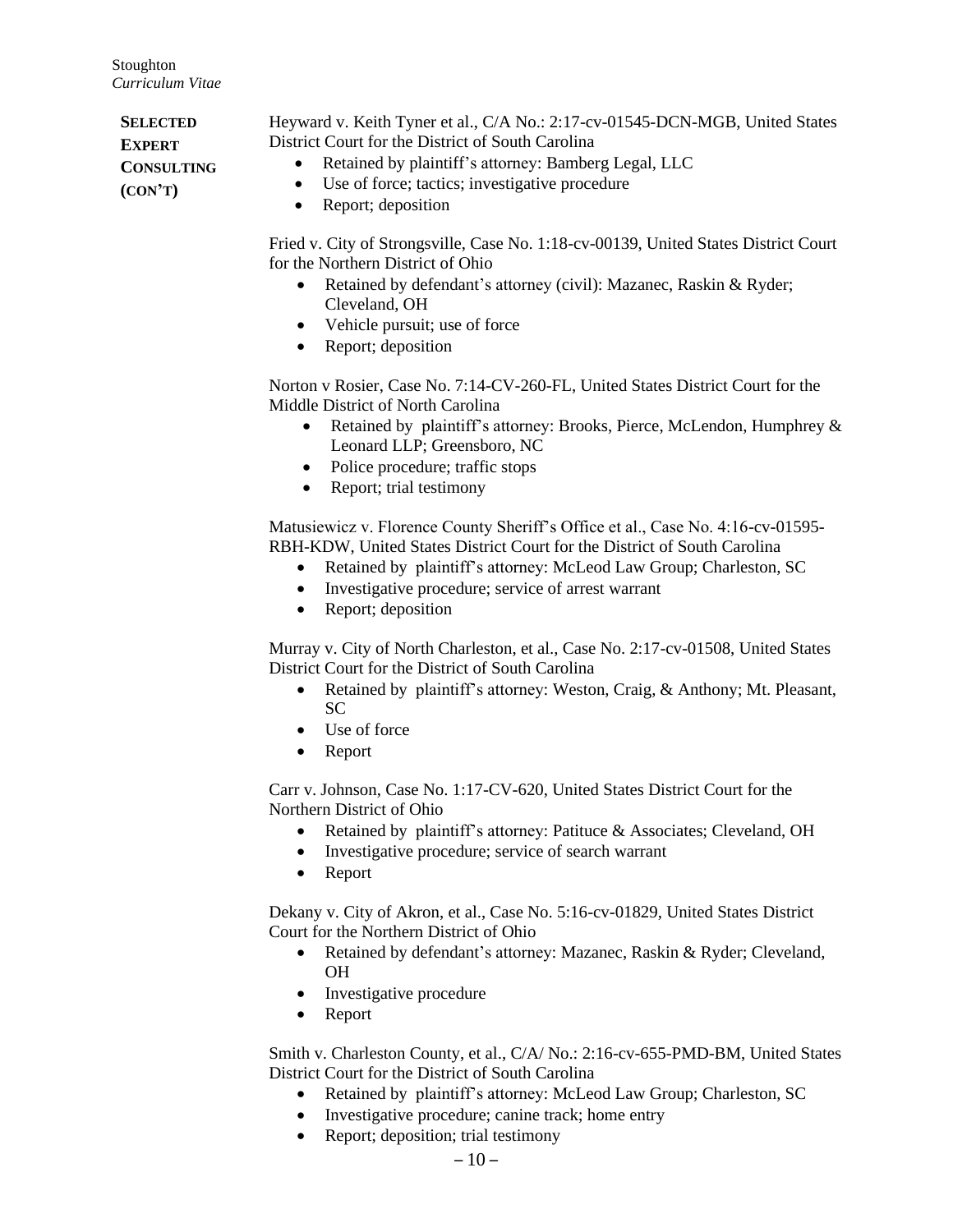**SELECTED EXPERT CONSULTING (CON'T)** Garnet v. City of Norfolk, Civil Action No. 3:15-CV-01585, United States District Court for the District of Connecticut • Retained by plaintiff's attorney: Garrison, Levin-Epstein, Fitzgerald, & Pirrotti; New Haven, CT • Arrest: use of force

• Report

State of Georgia v. Christopher Calmer, No. 2015CR111, Monroe County Superior Court, Forsyth, GA

- Retained by defendant's attorney (criminal): Georgia Capital Defenders
- Police tactics and use of force; home entry; crisis intervention
- Trial testimony

Clint Lee Gulledge v. Chesterfield County et al., C/A #: 4:16-cv-00440-RBH-KDW, United States District Court for the District of South Carolina

- Retained by plaintiff's attorney: Rikard & Protopapas; Columbia, SC
- Investigative procedure; arrest warrant
- Report

De-Vaunte Taylor v. James E. Holtmeyer et al., 4:14-cv-3127, United States District Court for the District of Nebraska

- Retained by plaintiff's attorney: Fraser Stryker; Omaha, NE
- Police tactics; use of force
- Report

Alan G. Cox v. Berkeley County Sheriff's Department & South Carolina Law Enforcement Division, Court of Common Pleas for the (South Carolina) Ninth Judicial Circuit

- Retained by defendant's attorney (civil): Hood Law Firm; Charleston, SC
- Investigative procedure; arrest decisions
- Report; deposition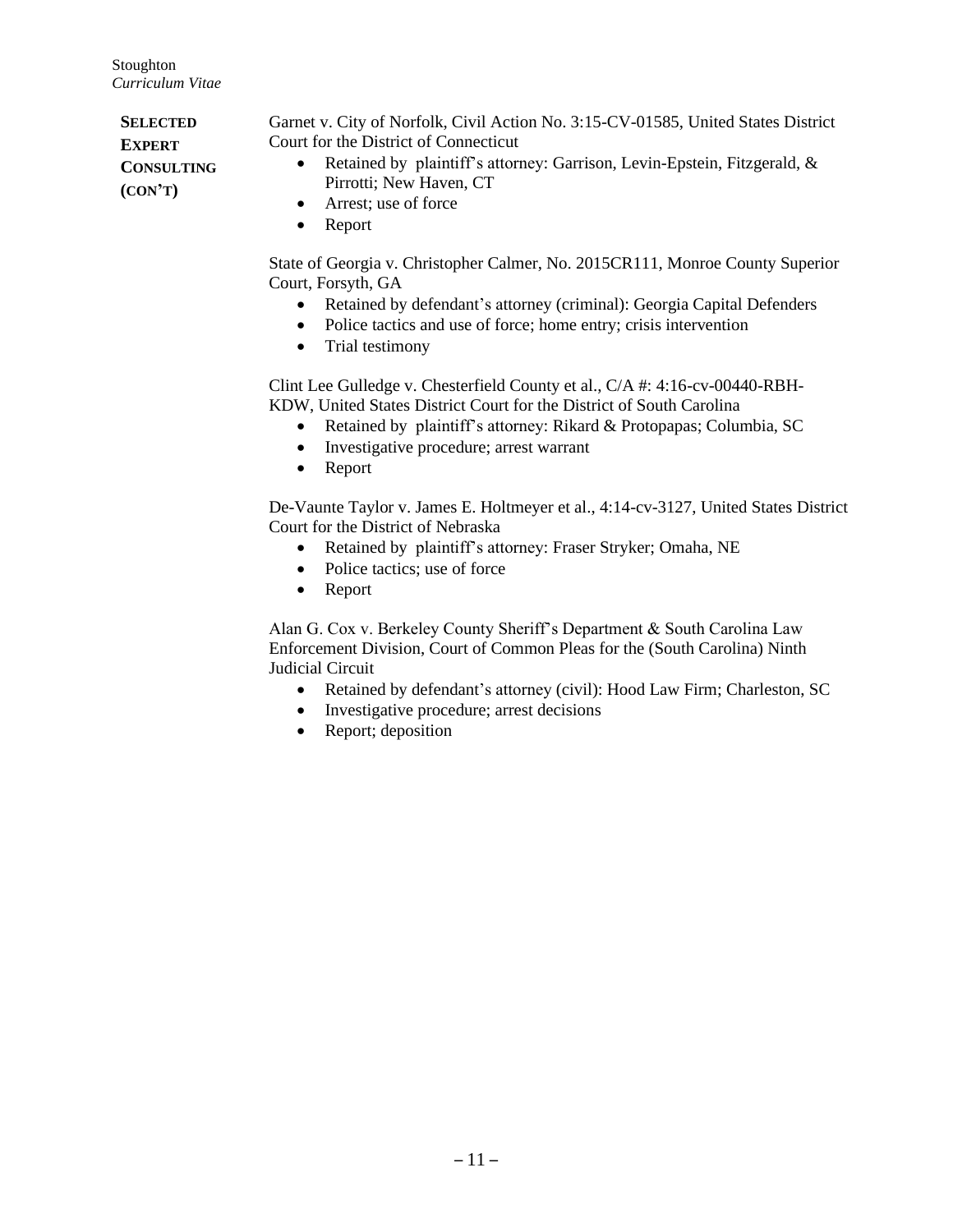| <b>SELECTED</b><br><b>PRESENTATIONS</b><br><b>&amp; SPEAKING</b><br><b>ENGAGEMENTS</b> | Evaluating Police Uses of Force, Florida 4th Judicial Circuit State Attorney's<br>Office, Jacksonville, FL, Dec. 10, 2021                                                                                             |
|----------------------------------------------------------------------------------------|-----------------------------------------------------------------------------------------------------------------------------------------------------------------------------------------------------------------------|
|                                                                                        | Video Footage & Investigations, Florida 4th Judicial Circuit State Attorney's<br>Office, Jacksonville, FL, Dec. 10, 2021                                                                                              |
|                                                                                        | Keynote Address, South Carolina Black Lawyer's Association, Charleston, SC, Oct.<br>29, 2021                                                                                                                          |
|                                                                                        | Evaluating Police Uses of Force, South Carolina Judicial Conference and Clerks<br>Conference, Columbia, SC, Oct. 5, 2021                                                                                              |
|                                                                                        | Police Investigations, South Carolina Public Defender's Conference, Myrtle Beach,<br>SC, Sept. 28, 2021                                                                                                               |
|                                                                                        | Shooting to Incapacitate, Peace Officer Association of Georgia, Savannah, GA,<br>Aug. 17, 2021                                                                                                                        |
|                                                                                        | Gender Equity in Policing, California Community Colleges, Aug. 17, 2021                                                                                                                                               |
|                                                                                        | Dismantling Racism, Sexism, and Inequities in Policing Panel, 20th Annual Social<br>Equity Leadership Conference, June 11, 2021                                                                                       |
|                                                                                        | Language Shapes Experiences, California Community Colleges, June 8, 2021                                                                                                                                              |
|                                                                                        | I Have a Problem With That: Race and the Justice System Panel, Richland County<br>Library, May 18, 2021                                                                                                               |
|                                                                                        | The Point: Know Justice, Know Peace Panel, South Carolina Fifth Circuit Solicitor,<br>May 3, 2021                                                                                                                     |
|                                                                                        | General Police Accountability Panel, The Criminal Justice System in Review:<br>Accountability, Reform, & Policy, Loyola University Chicago Law Journal, April 9,<br>2021                                              |
|                                                                                        | Police Violence: The Legalities Behind Police Use of Force, University of<br>Wisconsin, Platteville, Apr. 8, 2021                                                                                                     |
|                                                                                        | Policing from an (Inter)National Perspective; Public and Private Policing,<br>University of Münster, Mar. 29, 2021                                                                                                    |
|                                                                                        | Police Reform: From Prisons to the Streets, How Far We Have Come and How Far<br>We Still Have to Go Panel, No Justice, No Peace: Finding Justice in American<br>Policing Symposium, Indiana Law Review, Mar. 26, 2021 |
|                                                                                        | Qualified Immunity in Practice Panel, Journal of Criminal Law and Criminology,<br>Mar. 25, 2021                                                                                                                       |
|                                                                                        | Evaluating Police Body-Worn Cameras, Justice Day, Leadership Jacksonville, Mar.<br>4, 2021                                                                                                                            |
|                                                                                        |                                                                                                                                                                                                                       |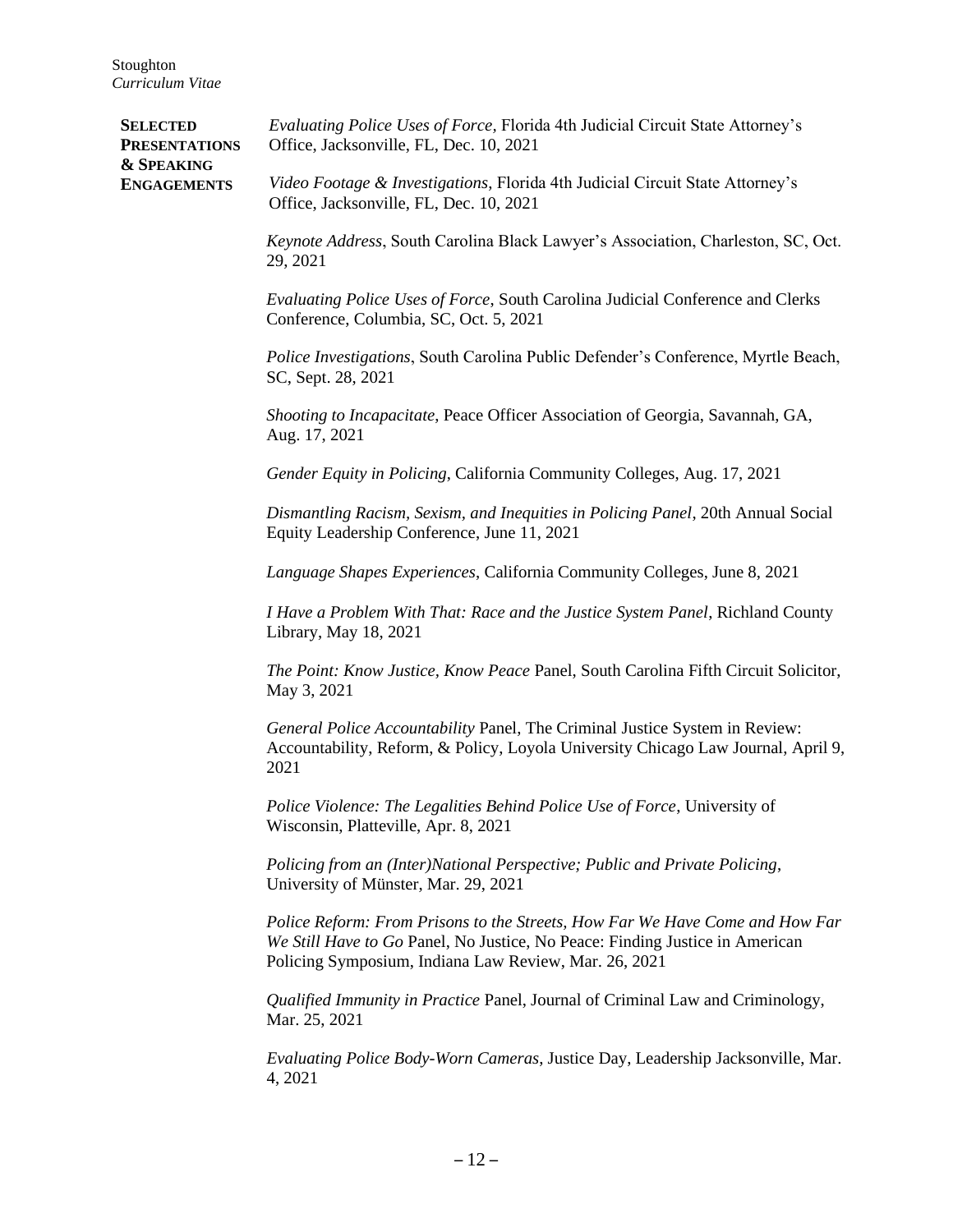| <b>SELECTED</b><br><b>PRESENTATIONS</b>                | Evaluating Police Uses of Force, Novel Justice (Book Talk series), Wilson Center<br>for Science and Justice, Duke Law School, Feb. 23, 2021                                              |
|--------------------------------------------------------|------------------------------------------------------------------------------------------------------------------------------------------------------------------------------------------|
| <b>&amp; SPEAKING</b><br><b>ENGAGEMENTS</b><br>(CON'T) | Guest Speaker, Policing the Police, Columbia Law School, Feb. 16, 2021                                                                                                                   |
|                                                        | Guest Speaker, Health Impacts of Immigration Law Enforcement in the United<br>States, University of Maryland, Dept. of Health Behavior and Health Education,<br>Feb. 12, 2021            |
|                                                        | Qualified Immunity: History, Current Application, and Uncertain Future, Maros Inn<br>of Court, Feb. 2, 2021                                                                              |
|                                                        | Who is the Reasonable Person?, SC Bar Convention, Jan. 20, 2021 (online                                                                                                                  |
|                                                        | A User's Guide to South Carolina Criminal Practice: the 2021 Pandemic Edition,<br>Social Justice Panel, South Carolina Bar, Jan. 8, 2021                                                 |
|                                                        | Evidence-Based Policing: The Use of Force, California Community Colleges, Dec.<br>10, 2020                                                                                               |
|                                                        | Eyewitness: Police Reform, North Carolina Public Defender's Office, Nov. 16, 2020                                                                                                        |
|                                                        | Police Use of Force, Policing Los Angeles Forum, Loyola (LA) Law School, Nov.<br>9,2020                                                                                                  |
|                                                        | Police Culture, Addressing the Crisis in Policing Today: Race, Masculinity, and<br>Police Use of Force in America Symposium, George Washington Law School, Oct.<br>22, 2020              |
|                                                        | Handling Police Brutality Cases in 2020: An "A to Z" Guide for Identifying,<br>Evaluating and Litigating Civil Rights Cases Involving Police Brutality,<br>Connectionology, Oct. 8, 2020 |
|                                                        | Evidence-Based Policing: Training, California Community Colleges, Oct. 5, 2020                                                                                                           |
|                                                        | Police Unions, Conversations on Race and Policing Series, California State<br>University San Bernardino, Oct. 7, 2020                                                                    |
|                                                        | Evidence-Based Policing: Fundamentals and Concepts, California Community<br>Colleges, Sept. 29, 2020                                                                                     |
|                                                        | Eyewitness: Police Reform, North Carolina Public Defender, Sept. 21, 2020                                                                                                                |
|                                                        | The High Risks, Liabilities, and Costs of Secondary Employment, ODM, Sept. 3,<br>2020                                                                                                    |
|                                                        | Policing & Police Reform, Grand Strand Action Together, August 12, 2020                                                                                                                  |
|                                                        | Policing & Police Reform, Progressive Democrats of Buncombe County (NC),<br>August 10, 2020                                                                                              |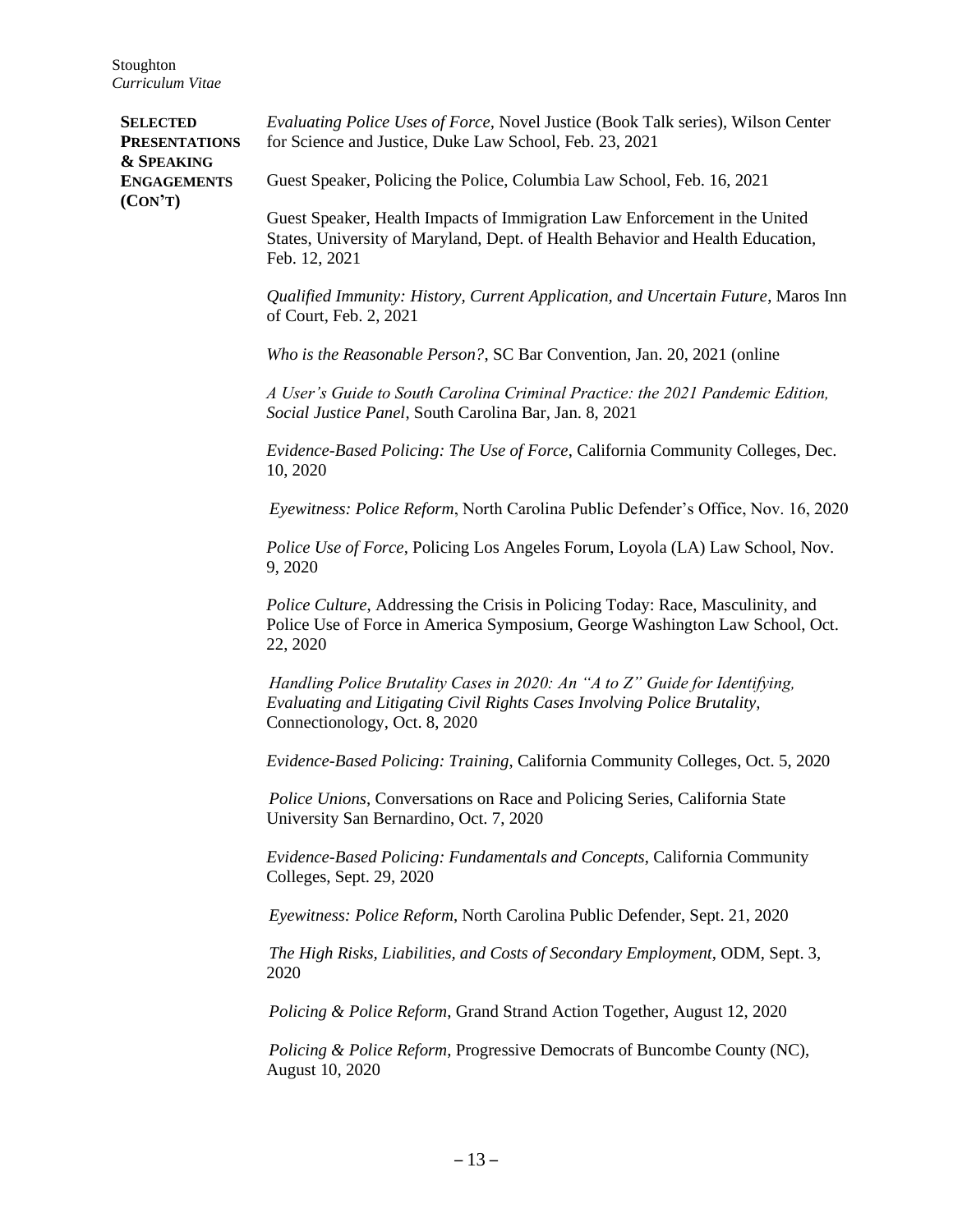| <b>SELECTED</b><br><b>PRESENTATIONS</b><br><b>&amp; SPEAKING</b><br><b>ENGAGEMENTS</b><br>(CON'T) | <i>Warrior Policing</i> , "Reimaging/Reinventing Police," University of Chicago, July 30,<br>2020                                                                    |
|---------------------------------------------------------------------------------------------------|----------------------------------------------------------------------------------------------------------------------------------------------------------------------|
|                                                                                                   | Evaluating Police Uses of Force, NY Judicial Conference, July 8, 2020                                                                                                |
|                                                                                                   | We the People, National Constitution Center (via Internet), June 15, 2020                                                                                            |
|                                                                                                   | Policing and Police Reform, South Carolina for Criminal Justice Reform, June 11,<br>2020                                                                             |
|                                                                                                   | Constitutional and Administrative Standards Regulating the Use of Force, National<br>Association for Civilian Oversight of Law Enforcement, Austin, TX, Mar. 6, 2020 |
|                                                                                                   | Police Body-Worn Cameras, Crown Defense Conference, Winnipeg, Manitoba,<br>Dec. 4, 2019                                                                              |
|                                                                                                   | Fourth Amendment Flaws & the Regulation of Police Violence, Vanderbilt Criminal<br>Law Roundtable, Nashville, TN, Nov. 8-9, 2019                                     |
|                                                                                                   | Policing, Critical Inquiry Speaker Series, University of South Carolina, Aiken, Oct.<br>28, 2019                                                                     |
|                                                                                                   | De-Escalation Summit, California Peace Officer Standards and Training Officer<br>Commission, San Diego, CA, October 14, 2019 (invited participant)                   |
|                                                                                                   | When Justice Prevails, Alpha Phi Alpha, Columbia, SC, Oct. 6, 2019                                                                                                   |
|                                                                                                   | Inaugural National Symposium on Police Academies & Training, Washington,<br>D.C., October 7, 2019 (invited participant) (facilitator)                                |
|                                                                                                   | The Regulation of Police Uses of Force, Media Law School, Columbia, SC, Sept.<br>20, 2019                                                                            |
|                                                                                                   | Fourth Amendment Flaws & the Regulation of Police Violence, CrimFest!,<br>Brooklyn, NY, July 15, 2019                                                                |
|                                                                                                   | Principled Policing: Warrior Cops & Guardian Officers, 2019 Cultural and<br>Linguistic Competency Conference, Columbia, SC, June 20, 2019                            |
|                                                                                                   | Police Body-Worn Cameras: Interpretive Challenges, Investigative Reporters &<br>Editors Conference 2019, Houston, Texas, June 13, 2019                               |
|                                                                                                   | Segunda Conferencia Internacional Seguridad Ciudadana: La Vía Civil, Ibero<br>Ciudad de Mexico, Mexico City, Mexico, May 21, 2019 (panel discussant)                 |
|                                                                                                   | 2019 Neighborhood Criminal Roundtable, University of North Carolina, Chapel<br>Hill, May 13-14, 2019 (invited participant)                                           |
|                                                                                                   | Body-Police Worn Cameras: Legal, Practical, and Policy Challenges, Federal Bar<br>Association, Jacksonville, FL, Apr. 29, 2019                                       |
|                                                                                                   | Principles of the Law, Policing, Advisor Meeting, American Law Institute,<br>Philadelphia, PA, Apr. 4, 2019                                                          |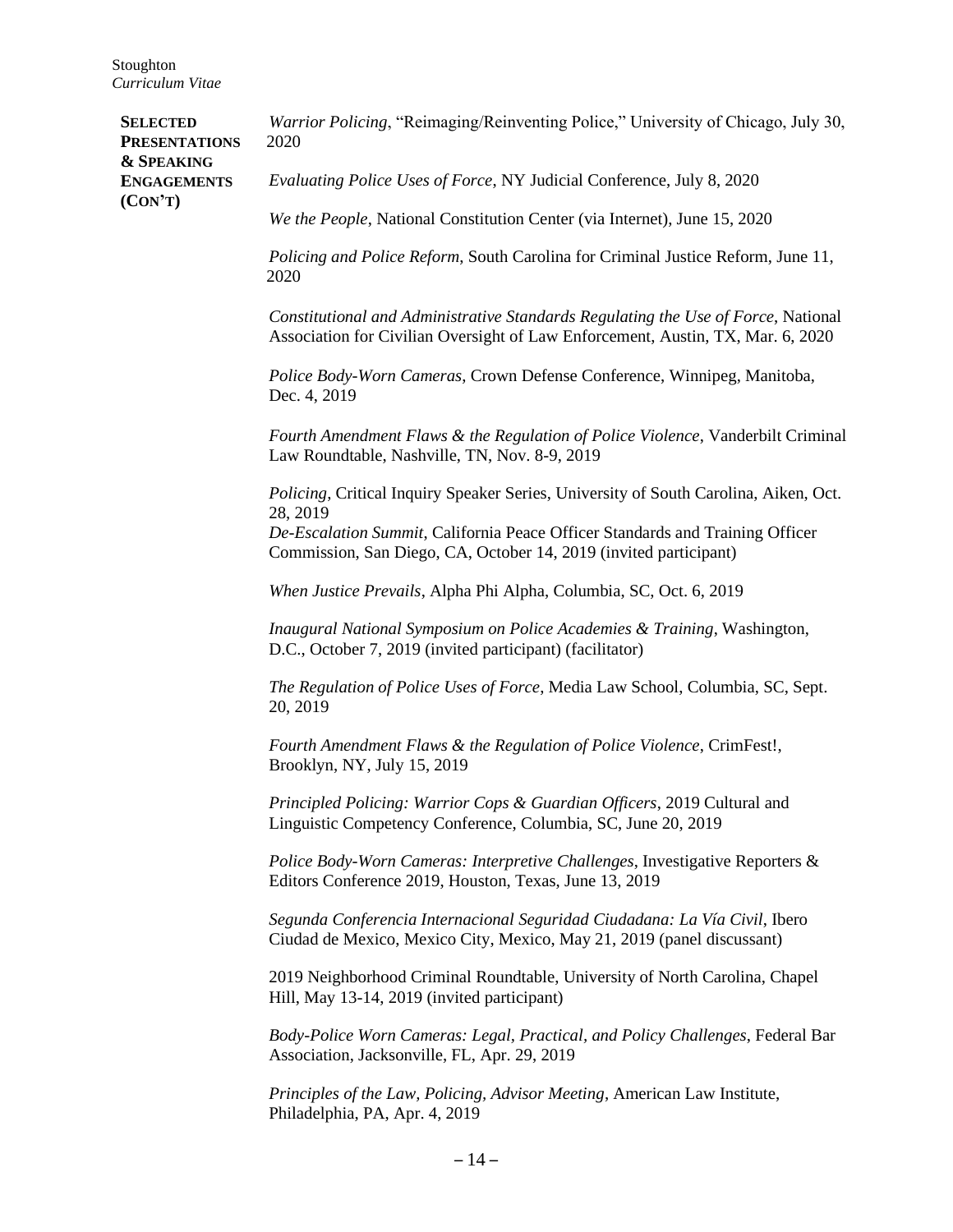| <b>SELECTED</b><br><b>PRESENTATIONS</b><br><b>&amp; SPEAKING</b><br><b>ENGAGEMENTS</b><br>(CON'T) | The Law of the Police Conference, University of South Carolina School of Law,<br>Feb. 28-Mar. 2, 2019 (organizer)                                                  |
|---------------------------------------------------------------------------------------------------|--------------------------------------------------------------------------------------------------------------------------------------------------------------------|
|                                                                                                   | Use-of-Force Investigations: Body-Worn Camera Footage, Chicago Civilian Office<br>of Police Accountability, Jan. 23, 2019                                          |
|                                                                                                   | Crisis Intervention Team Training, Focus on the Facts Training, Georgia Capital<br>Defenders, Atlanta, GA, Dec. 18, 2018                                           |
|                                                                                                   | <i>Police Misconduct</i> , Focus on the Facts Training, Georgia Capital Defenders,<br>Atlanta, GA, Dec. 18, 2018                                                   |
|                                                                                                   | Talkback: The Hate U Give, The Nickelodeon Theater, Nov. 15, 2018                                                                                                  |
|                                                                                                   | Class Speaker (via Skype) in Seeing Criminal Justice: Examining the Interplay of<br>Visual Media, Storytelling and Criminal Law, Harvard Law School, Nov. 13, 2018 |
|                                                                                                   | Police Body-Worn Cameras: Interpretative Issues, Florida 4th Judicial Circuit State<br>Attorney's Office, Jacksonville, FL, Nov. 5, 2018                           |
|                                                                                                   | Guardian Policing, TEDX UOFSC, Columbia, SC, Oct. 9, 2018                                                                                                          |
|                                                                                                   | #EndMoneyBail For a Better Hawai'i and a Better Nation, ACLU, Honolulu, HA,<br>Sept. 27, 2018 (panelist)                                                           |
|                                                                                                   | Body-Police Worn Cameras: Legal, Practical, and Policy Challenges, American<br>Judges Association Conference, Kauai, HA, September 26, 2018                        |
|                                                                                                   | Interpreting Police-Body Worn Footage, Media Law School, Columbia, SC,<br>September 20, 2018                                                                       |
|                                                                                                   | Contemporary Issues in Policing, South Carolina Advisory Committee to the United<br>States Commission on Civil Rights, Aug. 13, 2018 (via telephone)               |
|                                                                                                   | Guardian Policing, Washington State Criminal Justice Standards Commission, Law<br>Enforcement Academy, Sea-Tac, WA, July 30, 2018                                  |
|                                                                                                   | Close Encounters of the Police Kind: Interaction, Over-reaction, and Inaction,<br>Fourth Circuit Judicial Conference, The Greenbrier, WV, June 29, 2018 (panelist) |
|                                                                                                   | Police Body-Worn Cameras: Legal, Practical, and Policy Challenges, Arizona<br>Judicial Conference, Tucson, AZ, June 21, 2018                                       |
|                                                                                                   | Testimony in Support of Assembly Bill 931, California Senate Committee on Public<br>Safety, Sacramento, CA, June 19, 2018                                          |
|                                                                                                   | Police Body-Worn Cameras: Legal, Practical, and Policy Challenges, Tennessee<br>Judicial Conference, Memphis, TN, June 13, 2018                                    |
|                                                                                                   | Testimony in Support of Assembly Bill 931, California Senate Committee on Public<br>Safety, Sacramento, CA, June 19, 2018                                          |
|                                                                                                   |                                                                                                                                                                    |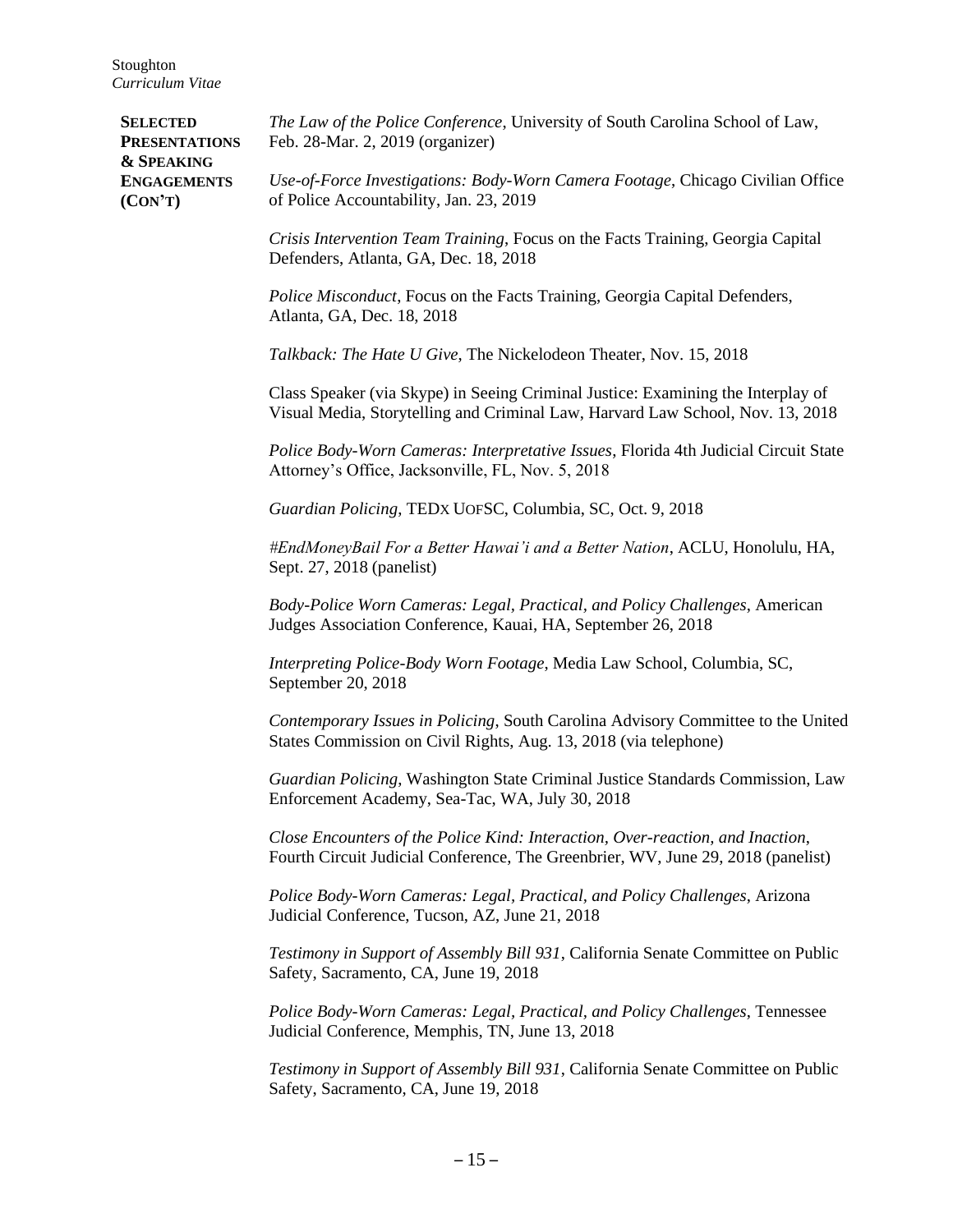*19B***SELECTED PRESENTATIONS & SPEAKING ENGAGEMENTS (CON'T)** *Police Body-Worn Cameras: Legal, Practical, and Policy Challenges*, Tennessee Judicial Conference, Memphis, TN, June 13, 2018 *Reimaging the Police Role,* University of Michigan, Dearborn, March 8, 2017, (first workshop in the sixth Alternatives to Violent Force series) *Reimaging the Police Role,* University of Michigan, Dearborn, March 8, 2017, (last workshop in the fifth Alternatives to Violent Force series) *How Perspective Impacts Perception: Body-Worn Cameras & Interrogation Videos*, Virginia Bar Association, Indigent Defense Counsel, Richmond, VA, May 3, 2018 (with Harlan Yu) Class Speaker (via Skype) in Seeing Criminal Justice: Examining the Interplay of Visual Media, Storytelling and Criminal Law, Harvard Law School, Apr. 3, 2018 Keynote Speech, *Police Body-Worn Cameras: Legal, Practical, and Policy Challenges*, Body-Worn Camera Training & Technical Assistance National Meeting, Mar. 28, 2018 *Police Body-Worn Cameras: Legal, Practical, and Policy Challenges*, Florida 4th Judicial Circuit State Attorney's Office, Jacksonville, FL, Mar. 16, 2018 *Use-of-Force Investigations: Body-Worn Camera Footage*, Chicago Civilian Office of Police Accountability, Mar. 7, 2018 *Police Body-Worn Cameras: Legal, Practical, and Policy Challenges*, Delaware, OH, Feb. 2, 2018 (two separate presentations) *Terry at Fifty: On the Books and On the Ground*, AALS Conference, San Diego, CA, Jan. 6, 2018 *AALS Hot Topic Panel: The Promise & Pitfalls of The Marijuana Justice Act of 2017*, AALS Conference, San Deigo, CA, Jan. 3, 2018 *Police Body-Worn Cameras: Legal, Practical, and Policy Challenges*, New Mexico Defense Lawyers Association Civil Rights Seminar, Albuquerque, NM, Dec. 8, 2017 *Police Body-Worn Cameras: Legal, Practical, and Policy Challenges*, North Dakota Judicial Conference, Bismarck, ND, Nov. 20, 2017 *Police Body-Worn Cameras*, North Carolina Law Review Symposium on "Badge Cams as Data and Deterrent: Law Enforcement, the Public, and the Press in the Age of Digital Video," Chapel Hill, NC, Nov. 3, 2017 *Police Body-Worn Cameras: Legal, Practical, and Policy Challenges*, South Carolina Police Chiefs Association, Annual Training Conference, Columbia, SC, Oct. 13, 2017 *Police Body-Worn Cameras: Legal, Practical, and Policy Challenges*, National Conference of State Courts, Court Technology Conference, Salt Lake City, Utah,

Sept. 13, 2017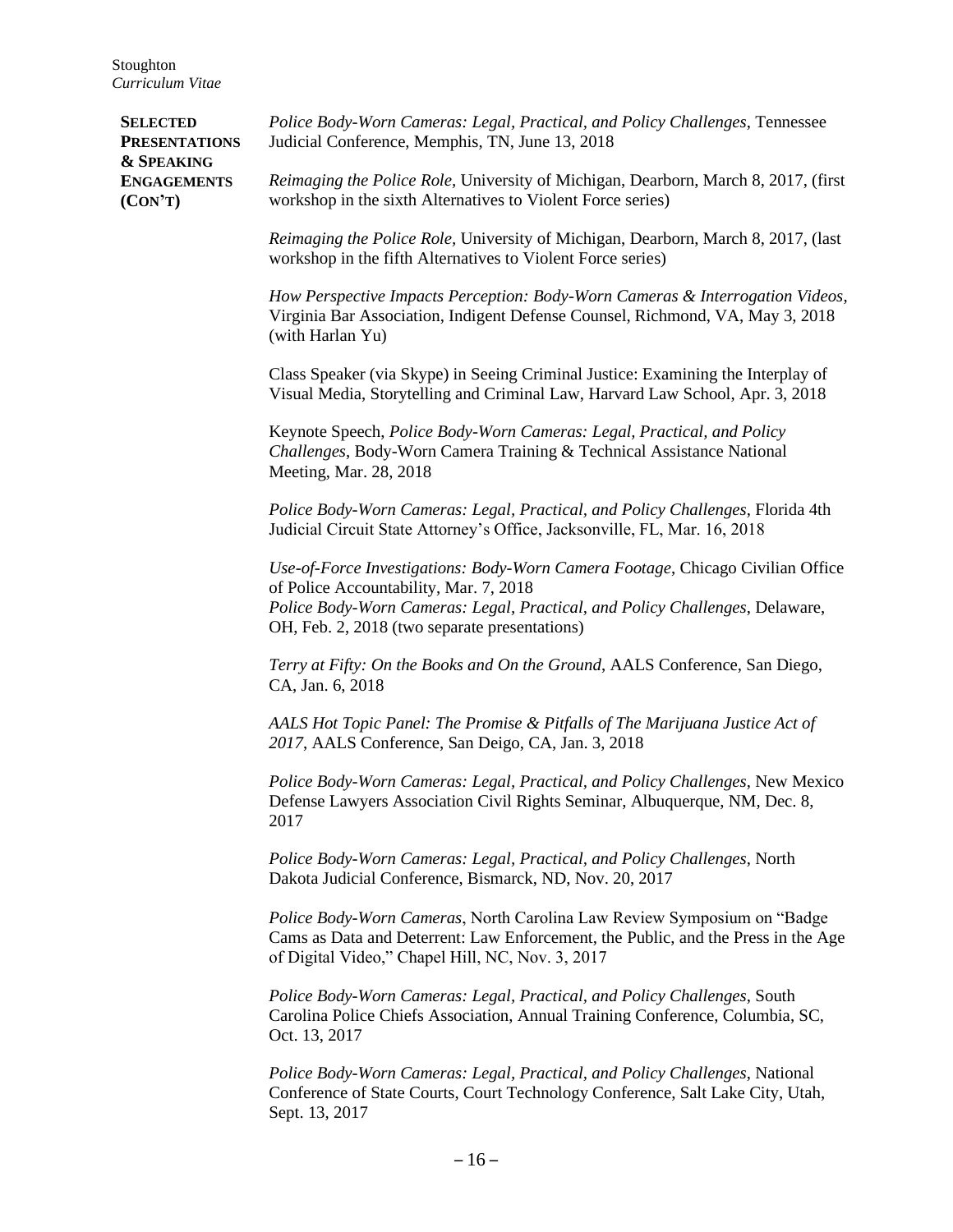*20B***SELECTED PRESENTATIONS & SPEAKING ENGAGEMENTS (CON'T)** *Use-of-Force Investigations: Body-Worn Camera Footage*, Chicago Civilian Office of Police Accountability, Aug. 10, 2017 *Policing First Principles*, Southeastern Association of Law Schools Conference, Boca Raton, FL, Aug. 1, 2017 *Police Body-Worn Cameras: Legal, Practical, and Policy Challenges*, Command Staff Training, Kansas City (Missouri) Police Department, June 30, 2017 *Use-of-Force Investigations: Body-Worn Camera Footage*, Chicago Civilian Office of Police Accountability, June 1, 2017 *Lights, Camera, Courts, and Cops: Living in the Age of Body Cameras*, National Consortium on Racial & Ethnic Fairness in the Courts, St. Louis, MO, May 17, 2017 *Police Body-Worn Cameras: Legal, Practical, and Policy Challenges*, Legal Liability & Risk Management Institute, Cape Coral, FL, Apr. 18, 2017 *Police Body-Worn Cameras: Opportunities & Challenges*, William & Mary Law School, Apr. 13, 2017 *Alternatives to Violent Force: Workshop 1,* University of Michigan, Dearborn, March 8, 2017 *Police Body-Worn Cameras: Practical Implications for Investigations*, United States Inspector General Investigators Training, Shepherdstown, WV, March 2, 2017 *Police Body-Worn Cameras: Legal, Practical, and Policy Challenges*, Conference of Chief Justices, Phoenix, AZ, Jan. 31, 2017 *Police Body-Worn Cameras: Practical Limitations*, The Defense Research Institute, Civil Rights & Governmental Liability Section Conference, Nashville, TN, Jan. 26, 2017 *Alternatives to Violent Force: Workshop 1,* University of Michigan, Dearborn, January 4, 2016 *Senior Executive Training Session: Principled Policing*, Bureau of Alcohol, Tobacco, Firearms, and Explosives, Washington, D.C., Dec. 1, 2016 *Police Body-Worn Cameras: Legal, Practical, and Policy Challenges*, North Dakota Judicial Conference, Bismarck, ND, Nov. 20, 2017 *Police Body-Worn Cameras*, North Carolina Law Review Symposium on "Badge Cams as Data and Deterrent: Law Enforcement, the Public, and the Press in the Age of Digital Video," Chapel Hill, NC, Nov. 3, 2017 *Police Body-Worn Cameras: Legal, Practical, and Policy Challenges*, South Carolina Police Chiefs Association, Annual Training Conference, Columbia, SC, Oct. 13, 2017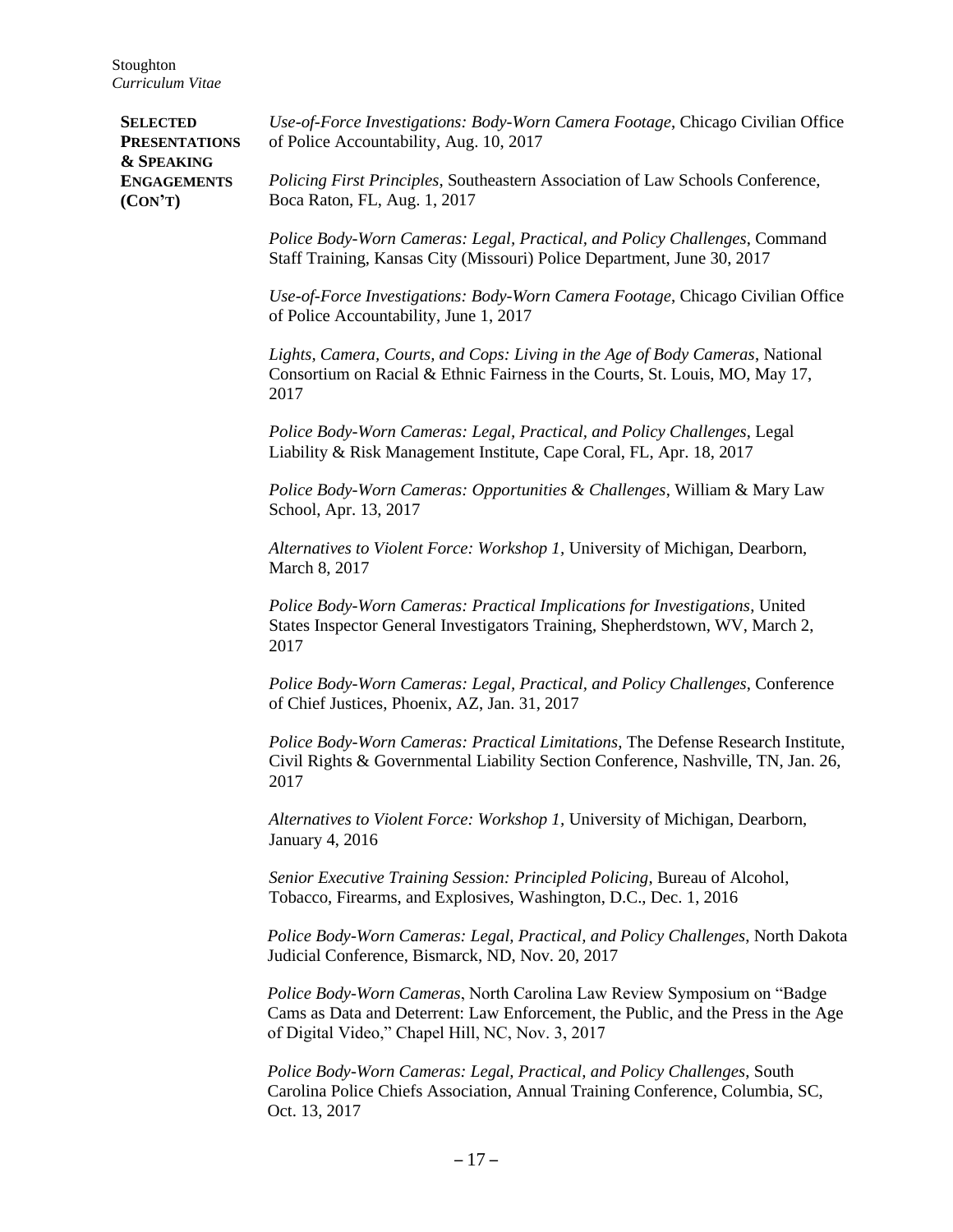| <b>SELECTED</b><br><b>PRESENTATIONS</b><br><b>&amp; SPEAKING</b><br><b>ENGAGEMENTS</b><br>(CON'T) | Police Body-Worn Cameras: Legal, Practical, and Policy Challenges, National<br>Conference of State Courts, Court Technology Conference, Salt Lake City, Utah,<br>Sept. 13, 2017 |
|---------------------------------------------------------------------------------------------------|---------------------------------------------------------------------------------------------------------------------------------------------------------------------------------|
|                                                                                                   | Use-of-Force Investigations: Body-Worn Camera Footage, Chicago Civilian Office<br>of Police Accountability, Aug. 10, 2017                                                       |
|                                                                                                   | Policing First Principles, Southeastern Association of Law Schools Conference,<br>Boca Raton, FL, Aug. 1, 2017                                                                  |
|                                                                                                   | Police Body-Worn Cameras: Legal, Practical, and Policy Challenges, Command<br>Staff Training, Kansas City (Missouri) Police Department, June 30, 2017                           |
|                                                                                                   | Use-of-Force Investigations: Body-Worn Camera Footage, Chicago Civilian Office<br>of Police Accountability, June 1, 2017                                                        |
|                                                                                                   | Lights, Camera, Courts, and Cops: Living in the Age of Body Cameras, National<br>Consortium on Racial & Ethnic Fairness in the Courts, St. Louis, MO, May 17,<br>2017           |
|                                                                                                   | Police Body-Worn Cameras: Legal, Practical, and Policy Challenges, Legal<br>Liability & Risk Management Institute, Cape Coral, FL, Apr. 18, 2017                                |
|                                                                                                   | Police Body-Worn Cameras: Opportunities & Challenges, William & Mary Law<br>School, Apr. 13, 2017                                                                               |
|                                                                                                   | Reimaging the Police Role, University of Michigan, Dearborn, March 8, 2017, (first<br>workshop in the third Alternatives to Violent Force series)                               |
|                                                                                                   | Police Body-Worn Cameras: Practical Implications for Investigations, United<br>States Inspector General Investigators Training, Shepherdstown, WV, Mar. 2, 2017                 |
|                                                                                                   | Police Body-Worn Cameras: Legal, Practical, and Policy Challenges, Conference<br>of Chief Justices, Phoenix, AZ, Jan. 31, 2017                                                  |
|                                                                                                   | Police Body-Worn Cameras: Practical Limitations, The Defense Research Institute,<br>Civil Rights & Governmental Liability Section Conference, Nashville, TN, Jan. 26,<br>2017   |
|                                                                                                   | Reimaging the Police Role, University of Michigan, Dearborn, January 4, 2016 (first<br>workshop in the second Alternatives to Violent Force series)                             |
|                                                                                                   | Senior Executive Training Session: Principled Policing, Bureau of Alcohol,<br>Tobacco, Firearms, and Explosives, Washington, D.C., Dec. 1, 2016                                 |
|                                                                                                   | Senior Executive Training Session: Police-Body-Worn Cameras, Bureau of Alcohol,<br>Tobacco, Firearms, and Explosives, Washington, D.C., Dec. 1, 2016                            |
|                                                                                                   | Police Body-Worn Cameras, International Association of Privacy Professionals,<br>Columbia, SC, Nov. 7, 2016                                                                     |
|                                                                                                   | Alternatives to Violent Force: Workshop 1, University of Michigan, Dearborn, Nov.<br>1, 2016                                                                                    |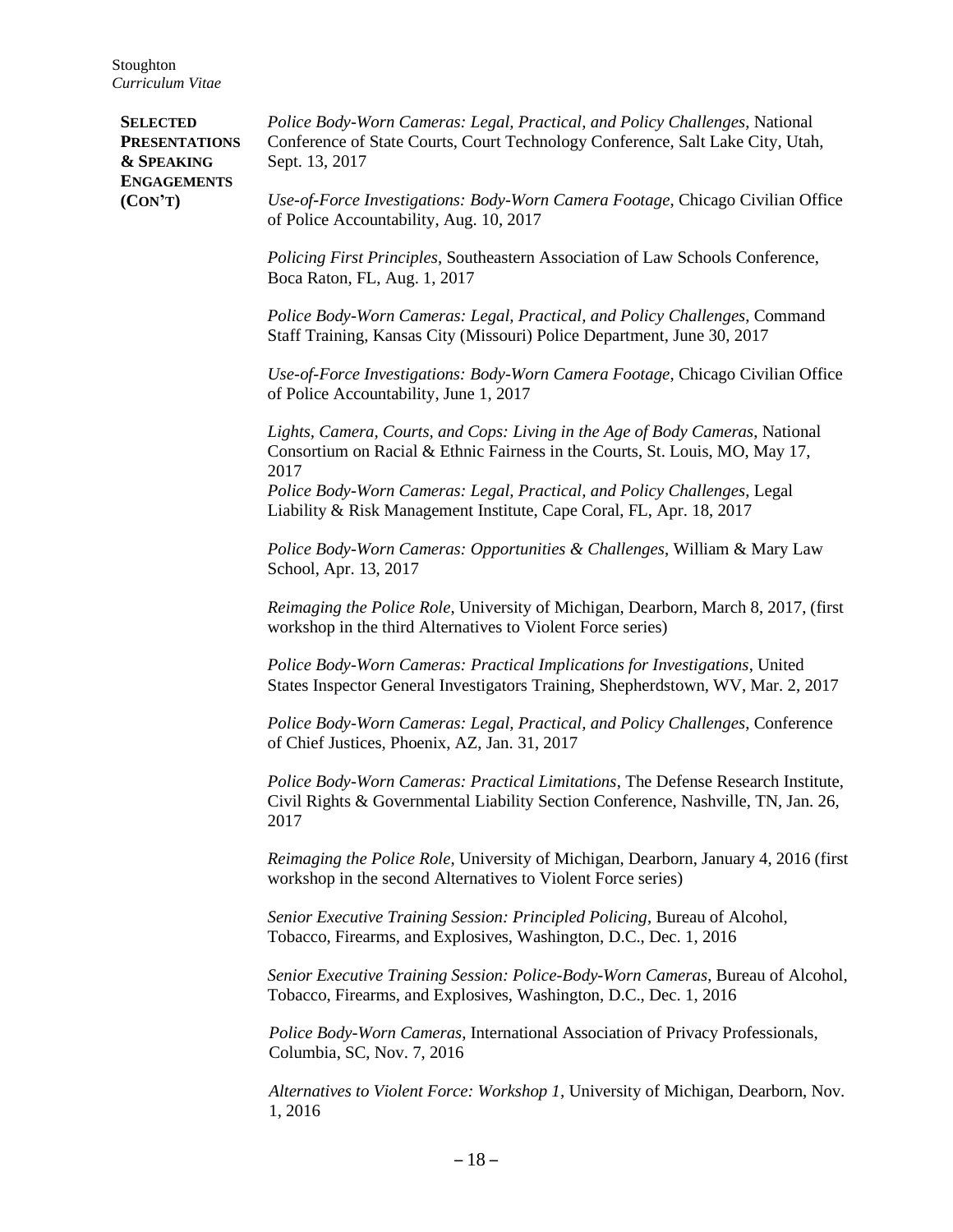**SELECTED PRESENTATIONS & SPEAKING ENGAGEMENTS (CON'T)** *Perspectives on Police Body-Worn Cameras*, Summit on Trending Issues in Policing, Federal Law Enforcement Training Center, Brunswick, GA, Sept. 28, 2016 *Police Body-Worn Cameras: Practical Limitations*, South Carolina Solicitors' Conference, Myrtle Beach, SC, Sept. 25, 2016 *Police Body-Worn Cameras: Practical Limitations*, Ohio Judicial Conference, Columbus, OH, September 15, 2016 *Police Body-Worn Cameras: Practical Limitations*, Missouri Judicial Conference, Columbia, MO, Aug. 21, 2016 *Police Body-Worn Cameras: Practical Limitations*, Media Law School, Columbia, SC, Aug. 18, 2016 *Executive Training Session: Police-Body-Worn Cameras*, Peace Officers' Association of Georgia, Savannah, GA, Aug. 22, 2016 *Police Body-Worn Cameras: Practical Limitations*, South Carolina Judicial Conference, Columbia, SC, August 18, 2016 *Moonlighting: The Private Employment of Off-Duty Police*, CrimFest, Cardozo School of Law, July 11, 2016 *A Tactical Fourth Amendment*, University of Virginia School of Law, June 28, 2016 Police *Body-Worn Cameras: Practical, Policy, and Legal Challenges*, Indiana Bench/Bar Conference, French Lick, IN, June 17, 2016 *Police Body-Worn Cameras*, National Association of Criminal Defense Lawyers Body Camera Task Force, June 14, 2017 (teleconference) *Police Body-Worn Cameras: Practical, Policy, and Legal Challenges*, Kansas Judicial Conference, Wichita, KS, June 9, 2017 *Video Analytics in Public Safety: Legal, Ethical, and Social Concerns*, National Institute of Standards & Technology, San Diego, CA, June 6, 2017 *Exploring the Relationship Between the Rule of Law & Violent Extremism in the Middle East*, Justice Sector Training, Research and Coordination Program; Dubai, United Arab Emirates, June 1-3, 2016 *Principled Policing,* Wake Forest School of Law, Implementing De-Incarceration Strategies Symposium, Apr. 1, 2016 *Police Body-Worn Cameras: Practical and Policy Implications*, Savannah Law School, Feb. 12, 2016 *A Tactical Fourth Amendment*, Savannah Law School, Feb. 12, 2016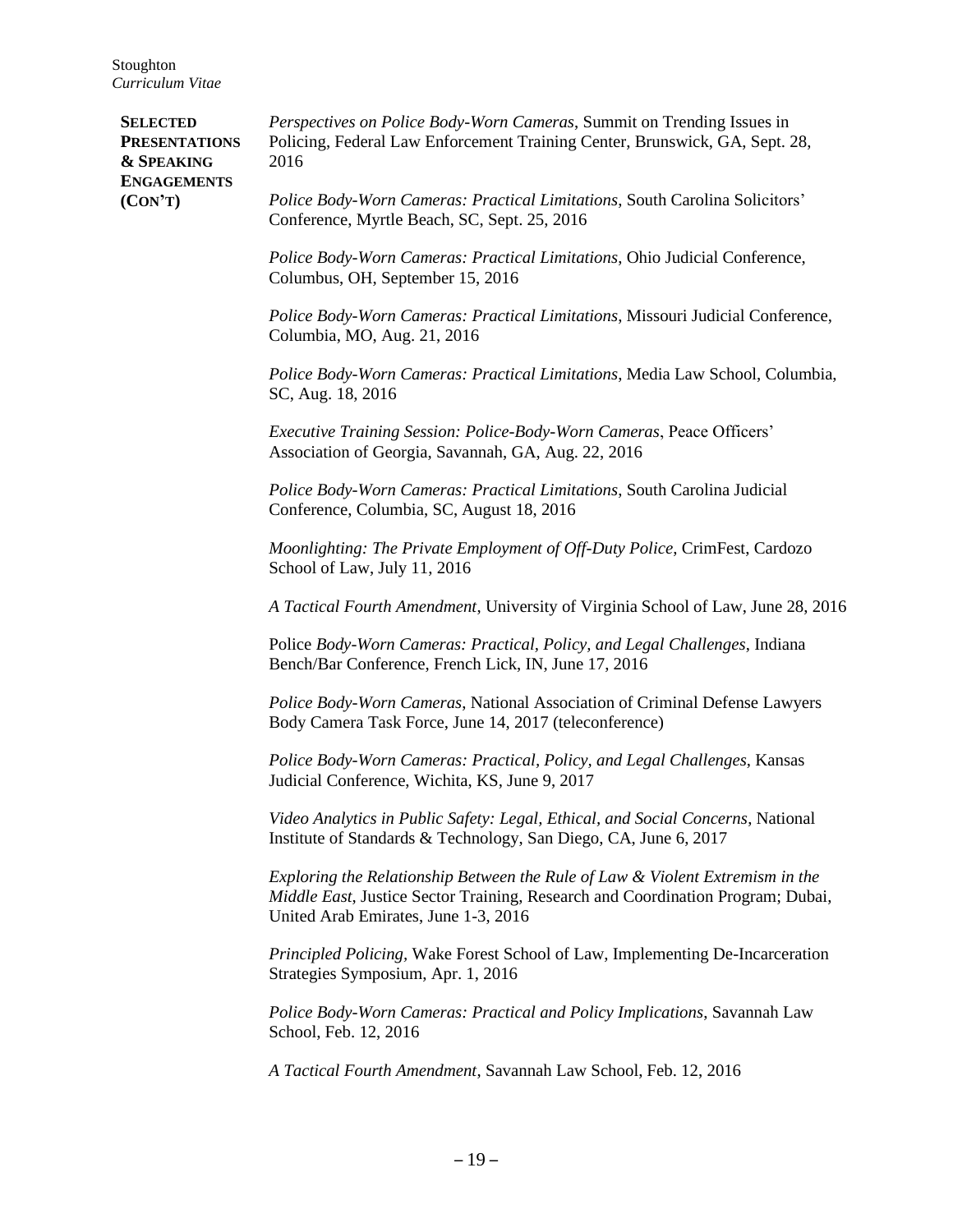**SELECTED MEDIA INTERVIEWS & APPEARANCES 2018-PRESENT** Katja Ridderbusch, *Revolution in den USA: Polizisten lernen jetzt, zu schießen ohne zu töten*, DER TAGESSPIEGEL, Jan. 3, 2022 Connor Sheets & Robert J. Lopez, *Decades Before LAPD Killed Girl, a Wild Shootout Blocks Away Helped Militarize Police*, LOS ANGELES TIMES, Dec. 30, 2021 Akela Lacy, *Two Companies Fight to Corner the Police Body Camera Market*, THE INTERCEPT, Dec. 8, 2021 Timothy Bella, *A Black Teen Died in Custody While Being Restrained Facedown. Now the Prone Position is Again Under Fire*, WASHINGTON POST, Dec. 29, 2021 **SELECTED PRESENTATIONS & SPEAKING ENGAGEMENTS (CON'T)** *Principled Policing: Warriors & Guardians*, Columbus (OH) Bar Association, 4th Annual Martin Luther King, Jr. Memorial Civil Rights Symposium, Columbus, OH, Jan. 29, 2016 (6 CLE hours offered for event) *The Crisis in Policing: Violence, Race, and Community Relations*, University of Florida School of Law, Nov. 13, 2015 *Police Body-Worn Cameras: Practical and Policy Implications*, The Midwest Conference of Chief Justices and State Court Administrators, Columbus, OH, Oct. 16, 2015 (7.5 CLE credits offered for event) *Principled Policing: Warriors & Guardians*, National Association of Women Law Enforcement Executives, Hartford, CT, Aug. 6, 2015 *Police Officer Use of Deadly Force & Shootings: Analysis of Training, Investigation, and Review*, Cuyahoga County Prosecutor's Office, Mar. 12, 2015 (6 CLE hours offered for event) *Tactical Fourth Amendment*, Law of the Police Works-in-Progress Roundtable, University of Virginia School of Law, Mar. 5-6, 2015 *Law Enforcement's "Warrior" Problem*, The Thin Blue Line: Policing Post-Ferguson, St. Louis University School of Law, Feb. 20, 2015 (4.5 CLE hours) *And Justice For All*, Martin Luther King Day Commemoration Panel Discussion, University of South Carolina School of Law, Jan. 15, 2015 *Policing & Immigration Colloquium*, University of South Carolina College of Social Work, Oct. 10, 2014 *Evidentiary Rulings as Police Reform*, CrimFest Conference, July 2014 *Domestic Policing & the Rule of Law*, Emerging Scholars in Rule of Law Workshop, University of South Carolina School of Law, April 2014 *From Below: Trial Courts & Criminal Procedure Symposium*, University of Miami School of Law, February 2014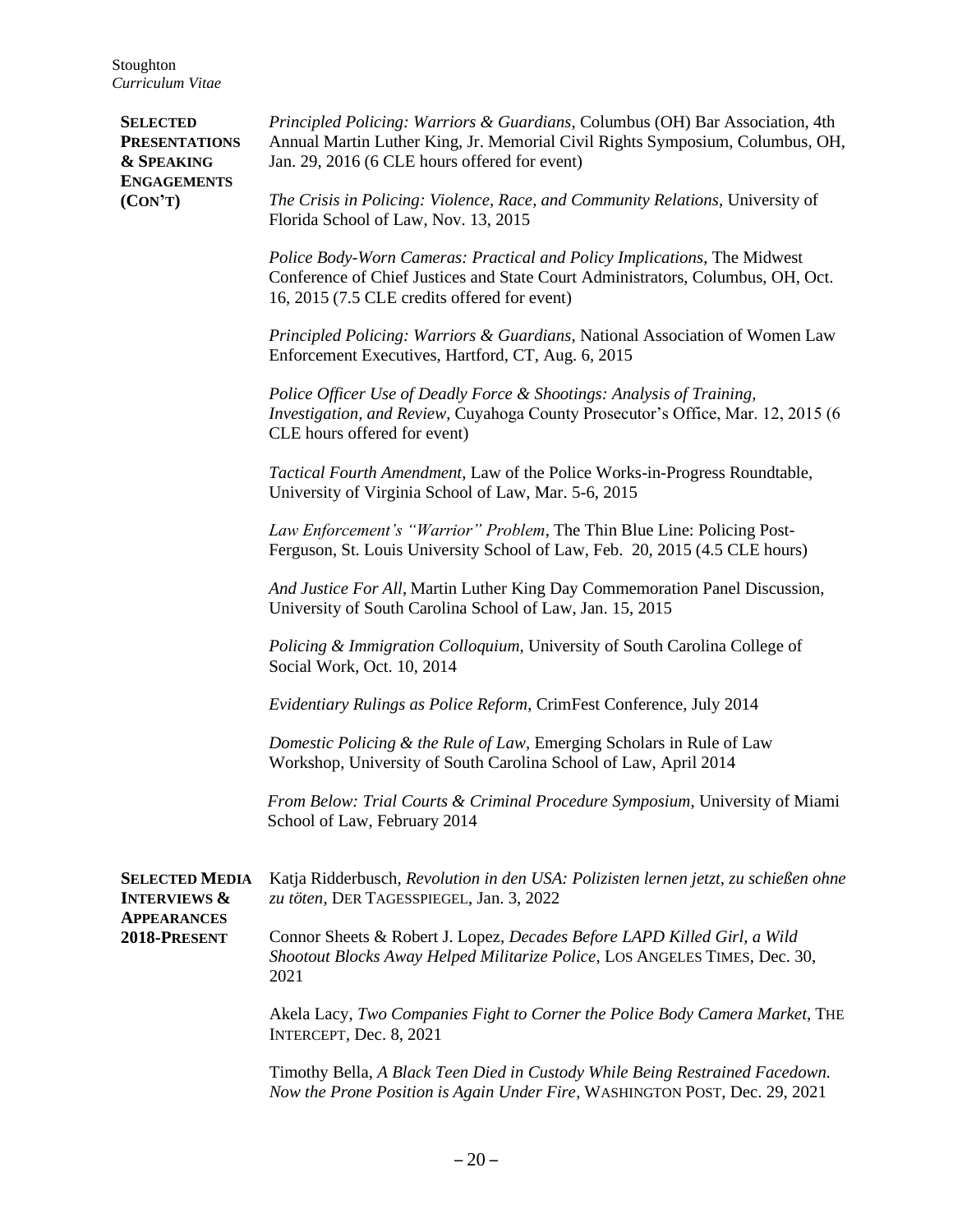**SELECTED MEDIA INTERVIEWS & APPEARANCES 2018-PRESENT (CON'T)** Virginia Bridges, *15 Men Went to Jail on False Charges. Should NC Officer Who Arrested Them Be Charged?*, THE NEWS & OBSERVER, Dec. 23, 2021 Vinny Vella, *Fanta Bility Was Killed by Police. So Why Were Two Teens Charged with Murder?*, PHILADELPHIA INQUIRER, Nov, 21, 2021 Robin Stein et al., *Before the Final Frame: When Police Missteps Create Danger*, THE NEW YORK TIMES, Oct. 31, 2021 Jamie Thompson, *A 'shoot to incapacitate' policy puts Georgia police chief and town in the spotlight*, THE WASHINGTON POST, Oct. 24, 2021 Hayley Smith and Richard Winston, *Shooting of Unarmed Teen by Long Beach School Police Sparks Outrage, Questions*, LOS ANGELES TIMES, Oct. 1, 2021 Gerard Albert, *Cracked Windshield, Confusing Laws Surround Death of Man Shot by Trooper in Horry County*, MYRTLE BEACH ONLINE, Oct. 1, 2021 Richard Winston and Hayley Smith, *'No Justification' for Shooting by Long Beach School Safety Officer, Experts Say*, LOS ANGELES TIMES, Sept. 30, 2021 *The Lawfare Podcast: Seth Stoughton on the Shooting of Ashli Babbitt*, LAWFARE, Sept. 20, 2021 Television Interview, CNN, Sept. 13, 2021 *Real Sports*, HBO, Aug. 25, 2021 Madison Martin*, In Focus: What Experts Think Is and Isn't Working to Help Police in South Carolina*, WMBF NEWS, Aug. 19, 2021 Max Hauptman, *'Warrior Mindset' Police Training Proliferated. Then, Highprofile Deaths Put it Under Scrutiny.*, THE WASHINGTON POST, Aug. 12, 2021 Oliva Diaz, *BolaWraps Rope into Lowcountry Police Departments*, THE POST AND COURIER, Aug. 9, 2021 Paul Cuno-Booth, *KSC Security Officer Used Knee on Neck to Restrain Man in 2017 Incident*, SENTINEL SOURCE, Aug. 4, 2021 Shelby Grad, *A Troubling Video Captures L.A. Sheriff's Deputies' Deadly Use of Force*, LOS ANGELES TIMES, Aug. 3, 2021 Leila Miller & Richard Winton, *Video of Deputies Killing Suicidal Man Shows Multiple Failures, Experts Conclude*, LOS ANGELES TIMES, Aug. 3, 2021 Andrew Boryga, *This Was the Biggest, Loudest Cop Union in America. Then Came Jan. 6.*, DAILY BEAST, July 28, 2021 Corey Jones, *Video Shows OHP Pursuit Involving Spike Strips that Ended in Fatal Crash but Wasn't Considered a Use of Force*, TULSA WORLD, July 28, 2021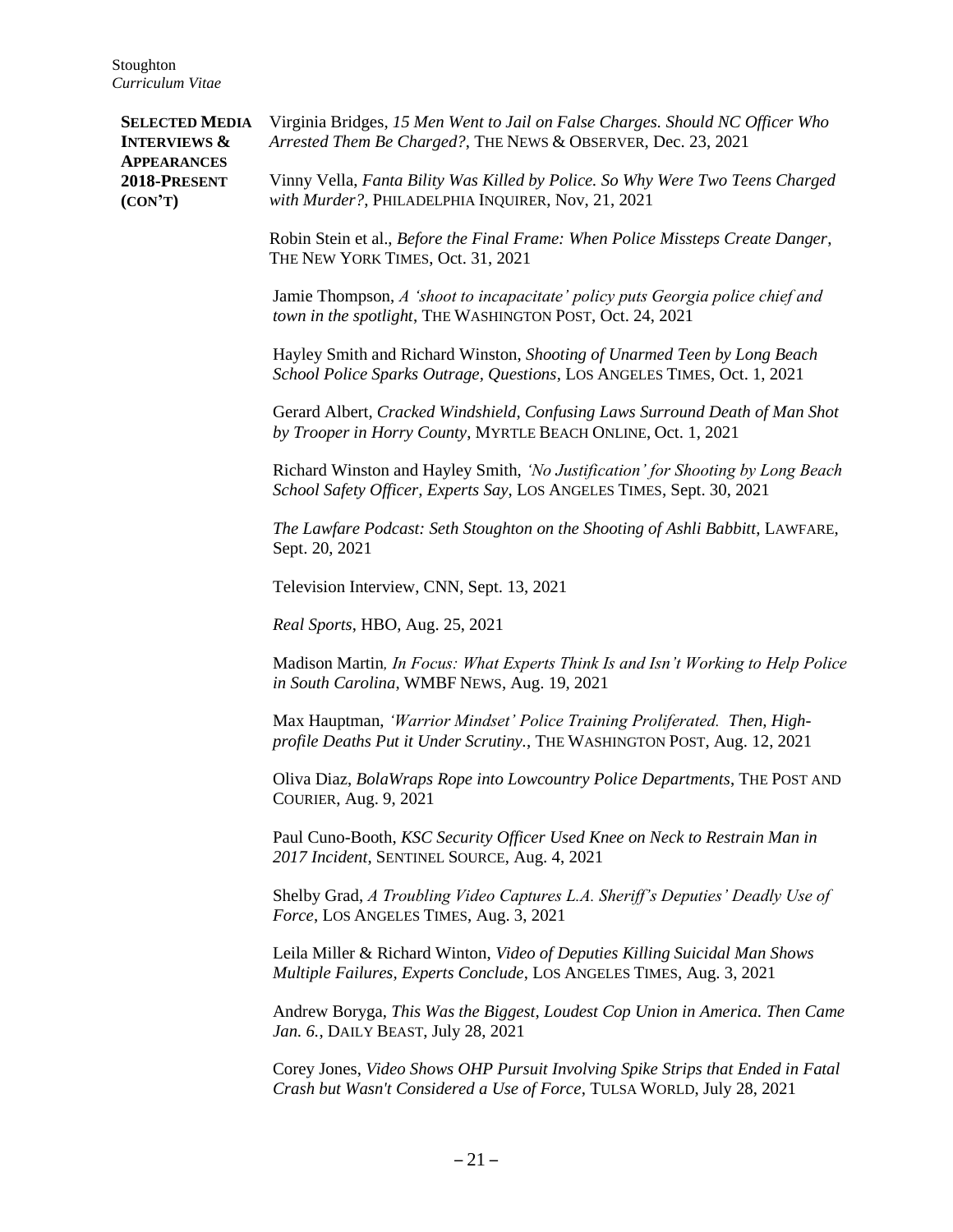**SELECTED MEDIA INTERVIEWS & APPEARANCES 2018-PRESENT (CON'T)** John Kennedy, *'It's a New Day': In the Wake of Floyd Killing, Florida Looks to Change Police Culture*, HERALD-TRIBUNE, July 9, 2021 Will Wright, et al., *Protesters Decry Meck DA Decision to Not Charge Deputy US Marshal in Jennings Killing*, THE CHARLOTTE OBSERVER, July 6, 2021 *Will US Justice System be Tougher on Police After George Floyd Case?*, TIMES OF MALTA, June 27, 2021 Clark Merrefield, *'Defund the Police': What It Means and What the Research Says on Whether More Police Presence Reduces Crime*, THE JOURNALIST'S RESOURCE, June 29, 2021 Corey Jones, *Highway Patrol Protocols for Reporting Serious Encounters and Deadly Force Leave Gaps*, TULSA WORLD, June 27, 2021 Lisa Pickoff-White et al., *Bakersfield Police Broke 31 People's Bones in Four Years. No Officer Has Been Disciplined for It*, LAIST, June 16, 2021 Ion Meyn, *The Invisible Rules that Govern Police Use of Force*, LAWFARE, June 8, 2021*Tennessee Cops Mocked Dying Man's Plea: 'I Can't Breathe'*, BBC NEWS, May 22, 2021 Christoph Koettl & Caroline Kim, *Andrew Brown Jr. Shooting: Videos Cast Doubt on Police Use of Force*, NEW YORK TIMES, May 22, 2021 David Nather*, The Slow Moves to Improve Police Training*, AXIOS, May 18, 2021 Byrhoonda Lyons & Laurel Rosenhall, *Is California's New Police Deadly Force Law Making a Difference?*, CALMATTERS, May 12, 2021 Richard Winton, *Family Wants Federal Inquiry of Alameda Police in Death of Mario Gonzalez*, LOS ANGELES TIMES, May 11, 2021 Noah Robertson, *Policing Has Changed Over the Last Year. Here's How*. CHRISTIAN SCIENCE MONITOR, April 30, 2021 Richard Winston & Lila Seidman, *Outrage Grows as New Video Shows Latino Man Dying after Bay Area Police Pin Him for 4 Minutes*, LOS ANGELES TIMES, Apr. 28, 2021 Maria Iati, *Body-Caemra Video Shows Officer Kneeling on Man for Five Minutes Before He Dies*, WASHINGTON POST, Apr. 28, 2021 David D. Kirkpatrick, *Split-Second Decisions: How a Supreme Court Case Shaped Modern Policing*, THE NEW YORK TIMES, Apr. 25, 2021 Zoe Tillman et al., *Hundreds of People Who Joined the Capitol Riot May Never Face Charges*, BUZZFEED NEWS, Mar. 16, 2021 Eric Westervelt et al., *What Went Wrong: Analysis of Police Handcuffing, Pepper-Spraying 9-Year-Old Girl*, NATIONAL PUBLIC RADIO, Mar. 9, 2021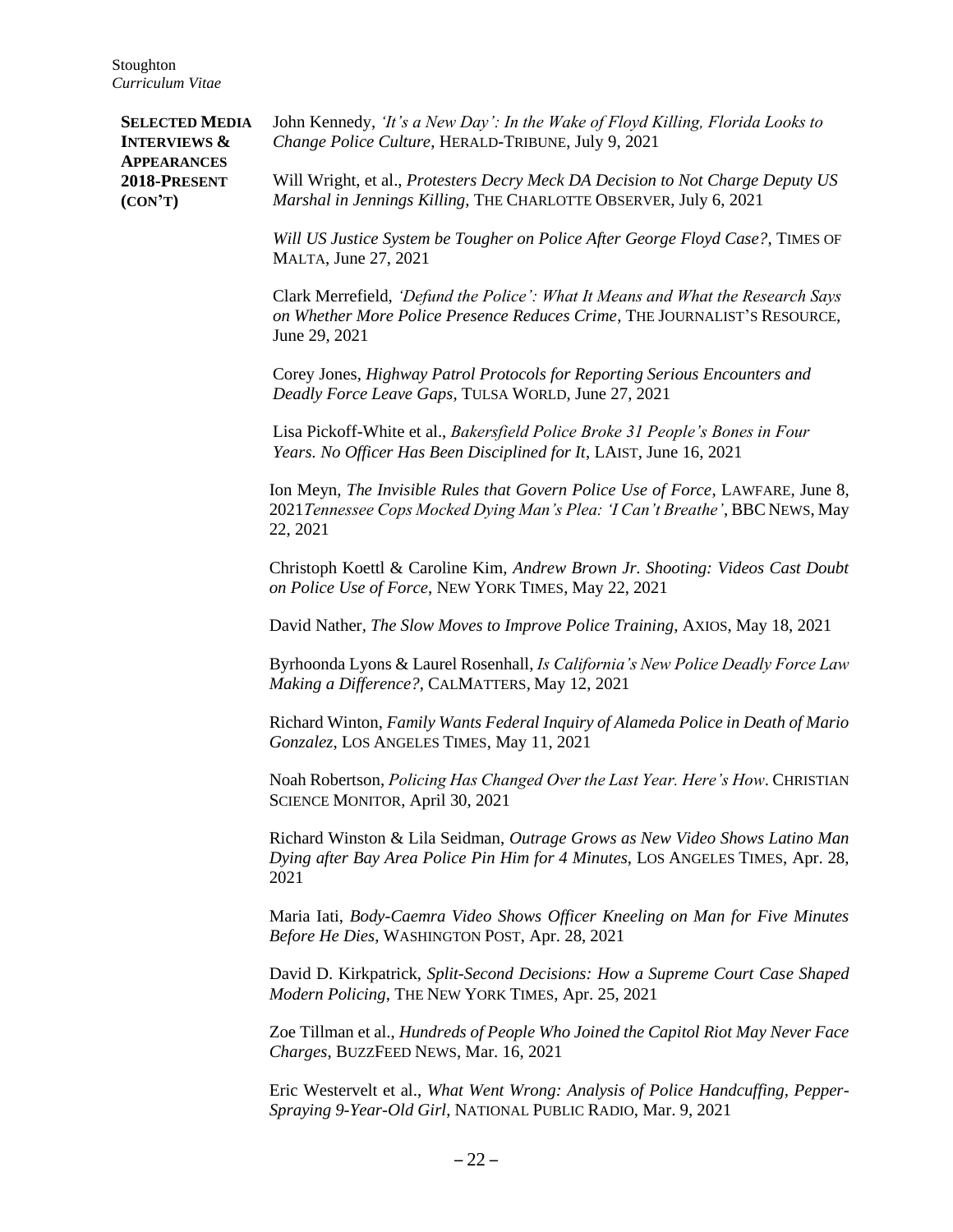**SELECTED MEDIA INTERVIEWS & APPEARANCES 2018-PRESENT (CON'T)** Josh Kelety, *Maricopa County Sheriff's Deputy Cleared After Siccing Dog on Cuffed Inmate in Cell*, PHOENIX NEW TIMES, Feb. 24, 2021 Radio Interview, *Training And Accountability In The Capitol Police Investigations*, ALL THINGS CONSIDERED (NATIONAL PUBLIC RADIO), Feb. 21, 2021 Michael Barajas, *The 'Culture of Violence' Inside Austin's Police Academy*, TEXAS OBSERVER, Feb. 15, 2021 Dustin Patar, *Increasing Trust and Transparency Requires More Than Just Cameras, Says Rcmp Inspector*, NUNATSIAQ NEWS (Iqaluit, Nunavut, Canada), Jan. 27, 2021 Tate Ryan-Mosley, *Police Are Flying Surveillance Over Washington. Where Were They Last Week?*, MIT TECHNOLOGY REVIEW, Jan. 18, 2021 David Z. Morris, *Wht Did Police Fail to Protect the Capital?*, FORTUNE, Jan. 8, 2021 David Travis Bland & John Monk, *What if DC Rioters Were Black, SC Rep Asks. USC, Law Experts Speak on Police Response*, THE STATE, Jan. 8, 2020 Caitlin Byrd, *Charleston Sheriff Cuts Ties With Ice, Calls Policy 'Legal Racial Profiling'*, THE STATE, Jan. 5, 2021 *Watchdog Report on NYPD Protest Response First Step in Long Road to Meaningful Change, Experts Say*, NBC (New York), Dec. 19, 2020 Majlie de Puy Kamp, *The Year Of Reckoning: How 2020 Revealed The Fault Lines In American Policing*, CNN, Dec. 18, 2020 Bert Roughton & Hannah Knowles, *Body Cam Video In Ahmaud Arbery Shooting Raises Familiar Concerns About Unequal Police Treatment*, THE WASHINGTON POST, Dec. 18, 2020 Jordan Smith, *How the Criminal Justice System Fails People with Mental Illness*, THE INTERCEPT, Nov. 26, 2020 Alana Semuels, *As Police Departments Outsource Officer Training to Save Money, Society May Be Paying the Price*, TIME, Nov. 20, 2020 Hady Mawajdeh, *Bodycams Haven't Stopped Police Shootings. Releasing The Footage May Be A Start*, GUNS & AMERICA, Nov. 4, 2020 Christina Maxouris, *These Mental Health Crises Ended in Fatal Police Encounters. Now, Some Communities Are Trying a New Approach*, CNN, Oct. 10, 2020 Rich Lord, *Police Chase Settlement Would Push Lawsuit Payouts Beyond \$12 million Since 2009*, PUBLIC SOURCE, Sept. 29, 2020 Michael Wilson, *Did This Police Maneuver Lead to Daniel Prude's Death?*, THE NEW YORK TIMES, Sept. 15, 2020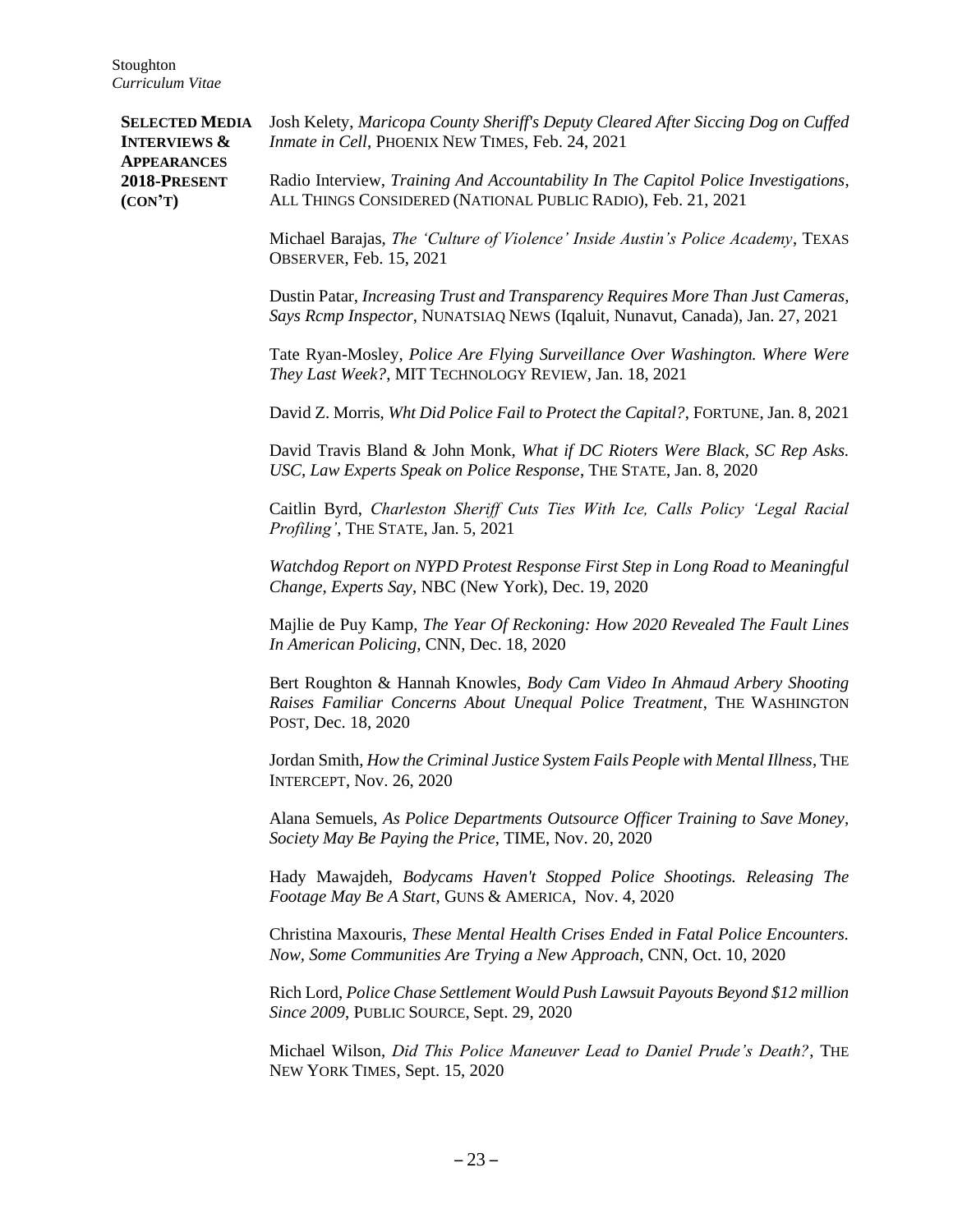**SELECTED MEDIA INTERVIEWS & APPEARANCES 2018-PRESENT (CON'T)** Arthyr Rizer and David Franco, *How 'Warrior Policing' Undermines U.S. Law Enforcement*, THE CRIME REPORT, Sept. 8, 2020 Alanna Durkin Richer and Claudia Lauer, *Were They a Threat? Police Shootings Reignite Legal Debate*, ASSOCIATED PRESS, Aug. 30, 2020 Scottie Andrew, *Why Police Shoot So Many Times to Bring Down a Suspect*, CNN, Aug. 26, 2020 Jamiles Lartey, *Why It's Not So Simple To Arrest The Cops Who Shot Breonna Taylor*, THE MARSHALL PROJECT, Aug. 8, 2020 Margo Gontar, Экс-полицейский о реформе полиции, Voice of America, July 14, 2020 Bill McCarthy, *Ad Watch: Super PAC Attacks Biden in Misleading 'Defund the Police' Ad*, PolitiFact, July 29, 2020 William Finnegan, *How Police Unions Fight Reform*, THE NEW YORKER, July 27, 2020 *Candice Norwood, Can Use of Force Restrictions Change Police Behavior? Here's What We Know*, PBS NEWSHOUR, July 23, 2020 Curtis Bunn, *Lawyers Struggle to Keep Up with Civil Rights Cases Amid America's Racial Reckoning*, NBC NEWS, July 23, 2020 Eric Litke, *Unions Limit Police Accountability, But Moore Claim Exaggerates Impact*, POLITIFACT, JULY 10, 2020 Janet Nguyen, *Police Departments Have Spent Millions in Overtime During Protests*, MARKETPLACE (NATIONAL PUBLIC RADIO), July 3, 2020 Jena McGregor, *Top CEOs Endorse Calls for Police Reform, Another Sign of Momentum on the Issue*, THE WASHINGTON POST, June 30, 2020 Radio Interview, ON POINT, NATIONAL PUBLIC RADIO, June 25, 2020 Television Interview, *Seth Stoughton - "Evaluating Police Uses of Force" and Reimagining the Culture of Policing*, THE DAILY SHOW WITH TREVOR NOAH, June 23, 2020 Ted Hesson *et al.*, V*ideos of Alleged Police Misconduct Went Viral. Then What Happened?*, REUTERS, June 23, 2020 Lynne Peeples, *What the Data Say About Police Bruality and Racial Bias – and Which Reforms Might Work*, NATURE, June 19, 2020 Richard Fausset and Shaila Dewan, *Police Decisions are Scrutinized After Rayshard Brooks' Fatal Encounter*, THE NEW YORK TIMES, June 18, 2020 David Brooks, *The Culture of Policing is Broken*, THE ATLANTIC, June 17, 2020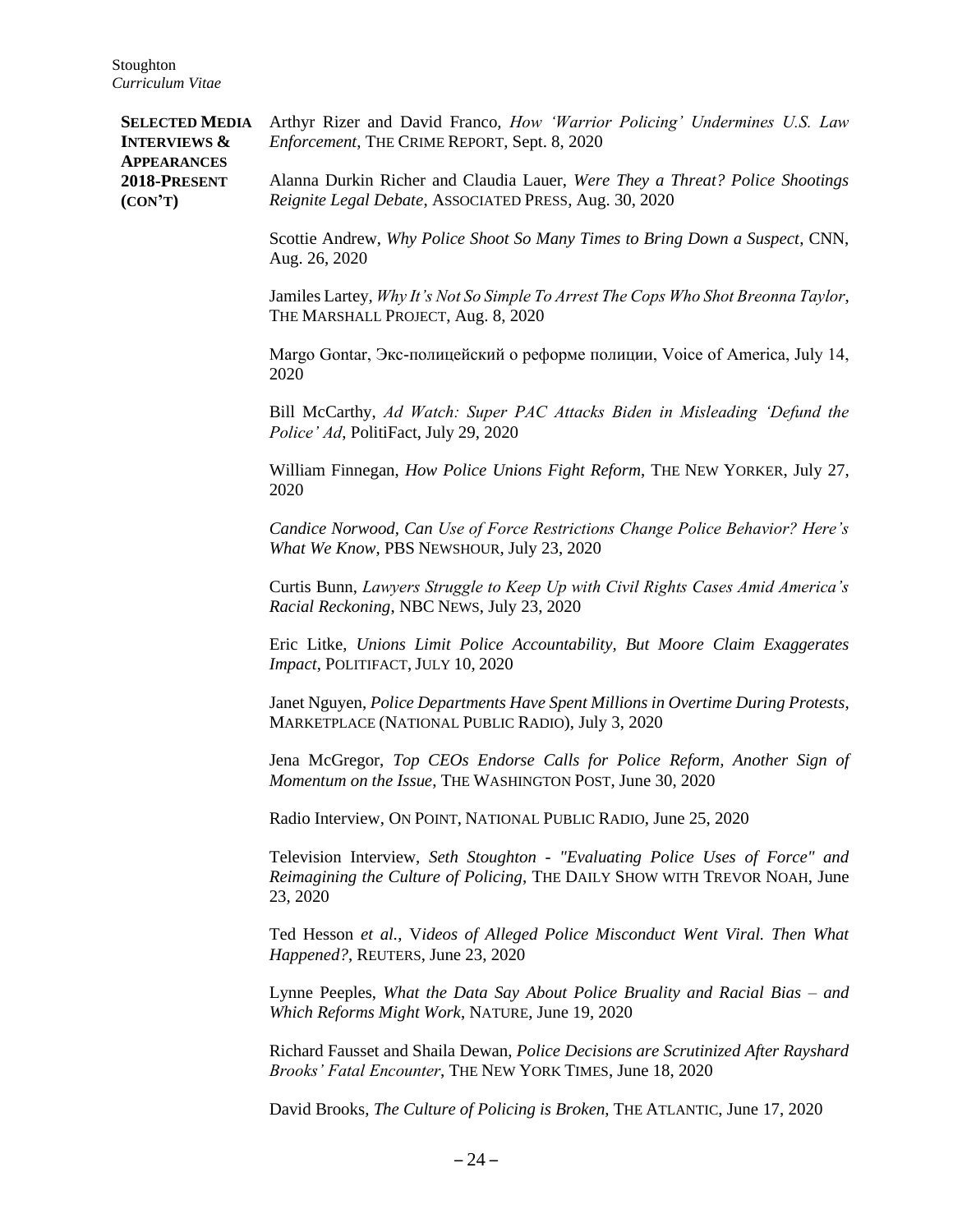**SELECTED MEDIA INTERVIEWS & APPEARANCES 2018-PRESENT (CON'T)** Anne Kim, *A Simple Way to Demilitarize the Police*, WASHINGTON MONTHLY, June 17, 2020 Rick Rojas and Richard Fausset, *Police Killings Prompt Reassessment of Laws Allowing Deadly Force*, THE NEW YORK TIMES, June 14, 2020 Alana Abramson, *'We as Professionals Are Under Assault.' How The George Floyd Protests Are Shifting Power Away From Police Unions*, TIME, June 11, 2020 Jon Jamp and Scott Calvert, *More Cities Ban Chokeholds, Similar Restrains in Wake of George Floyd Protests*, THE WALL STREET JOURNAL, June 10, 2020 Rajshree Agarwal, *Creating Dialogue in Light of Oppression*, FORBES, June 8, 2020 Alanna Vagianos, *Police Budgets Have Long Been Untouchable. That Could Change.*, HUFFINGTON POST, June 4, 2020 Amelia Thomson-DeVeaux et al., *Why It's Still So Rare for Police Officers to Face Legal Consequences for Misconduct*, FIVETHIRTYEIGHT, June 4, 2020 Television Interview, AMERICA'S NEWS HQ, FOX NEWS, May 31, 2020 Radio Interview, *Minneapolis Police Were Sued a Decade Ago in Similar Restraint Case*, ALL THINGS CONSIDERED, NATIONAL PUBLIC RADIO, May 29, 2020 Patrick Jonsson & Henry Gass, *Despite Furor, Accountability Lags For Police. Here's Why It Might Change*, THE CHRISTIAN SCIENCE MONITOR, May 29, 2020 Scottie Andrew, *The Move Used to Restrain George Floyd is Discouraged by Most Police. Here's Why*, CNN, May 28, 2020 Neil MacFarquhar, *In George Floyd's Death, a Police Technique Results in a Too-Familiar Tragedy*, THE NEW YORK TIMES, May 29, 2020 Radio Interview, *How Police Officers Are Trained To Use Their Guns*, THE TAKEAWAY, NATIONAL PUBLIC RADIO, Mar. 23, 2020 Alanna Vagianos, *Bloomberg's Stop-And-Frisk Was 'State Sanctioned Sexual Assault' of Men of Color*, HUFFINGTON POST, Mar. 2, 2020 Akilah Wise, *The Hidden Cost of 'Stop-and-Frisk'*, BOSTON GLOBE, Feb. 21, 2020 Gaby Del Valle, *Cops are Swarming TikTok to Try to Destigmatize Law Enforcement*, MEDIUM, Jan. 2, 2020 Fleming Smith, *Lawsuits Against SC Law Enforcement are Becoming More Successful*, THE POST AND COURIER, Dec. 22, 2019 Andrew Boryha, *Cops Bring up Parkland to Justify Deadly Miramar Shootout. But Experts Say That's Wrong*, SUN SENTINEL, Dec. 14, 2019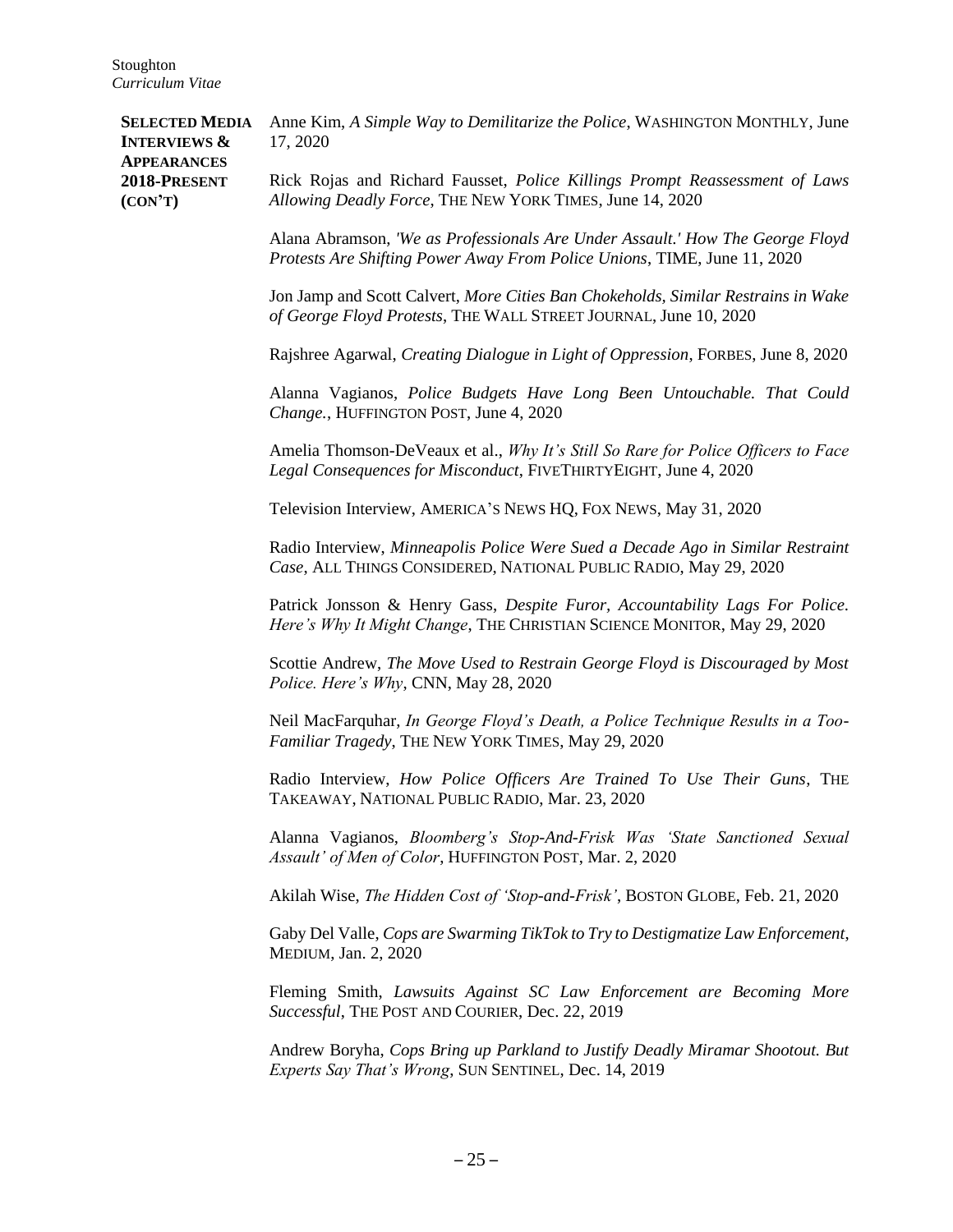**SELECTED MEDIA INTERVIEWS & APPEARANCES 2018-PRESENT (CON'T)** Alisa Roth, *A Cry for Help Summoned the Police – And Ended in His Death*, MINNESOTA PUBLIC RADIO, Nov. 21, 2019 Milad Emamian et al, *Regulating Police Body-Worn Cameras*, THE REGULATORY REVIEW, Nov. 23, 2019 Alanna Berger, *American Police Are Not Equipped for Mental Illness*, THE MICHIGAN DAILY, Oct. 28, 2019 Television Interview, PBS NEWSHOUR, Oct. 15, 2019 *Investigation Details Shootings by South Carolina Officers*, ASSOCIATED PRESS, Oct. 4, 2019 Daniel J. Gross, *Lethal Force (Series)*, THE GREENVILLE NEWS, Sept. 30, 2019 Jessica Pishko, *How Sheriffs' Power and Autonomy Make Them Central Players for Policing Reform*, THE APPEAL, Sept. 26, 2019 Television Interview, *Patriot Act with Hasan Minhaj*, NETFLIX, Sept. 8, 2019 Lynne Peeples, *What The Data Say About Police Shootings*, NATURE, Sept. 4, 2019 Radio Interview*, Law Professor on California's New Police Use-of-Force Law*, ALL THINGS CONSIDERED, NATIONAL PUBLIC RADIO, Aug. 24, 2019 Jake Brook, *Shock Treatment in Court*, THE MARSHALL PROJECT, July 29, 2019 Jacob Sullum, *When Is Violating the Constitution by Pulling Over Motorists With No Legal Justification 'Not a Bad Thing'?*, REASON, July 29, 2019 Matt Keely, *Why is #CircleK Trending? Cops in Arizona Accused of Wanting to Pull Over Safe Drivers*, NEWSWEEK, July 29, 2019 Antonia Noori Farzan, *A Police Department is Handing Out Coupons, Not Tickets, to People Who Follow the Law. Not Everyone is Thrilled.*, WASHINGTON POST, July 29, 2019 Matthew Richmond, *Moonlighting Cops: Frequently Allowed, Often Lightly Regulated*, KUNC, July 29, 2019 Laurel Rosenhall, *California's Attempt to Reduce Police Shootings, Explained*, CALMATTERS, July 18, 2019 Richard Winton & Hannah Fry, *Costco Shooting: Did LAPD Officer Face 'Imminent Threat' When He Opened Fire?*, LOS ANGELES TIMES, June 20, 2019 Uriel J. Garcia & Bree Burkitt, *Phoenix Police Shot at More People Than NYPD Did in 2018. Will That Change?*, ARIZONA REPUBLIC, June 20, 2019 Uriel J. Garcia & Bree Burkitt, *Every 5 days, an Arizona Officer Shoots Someone, a Republic Analysis Finds*, ARIZONA REPUBLIC, June 19, 2019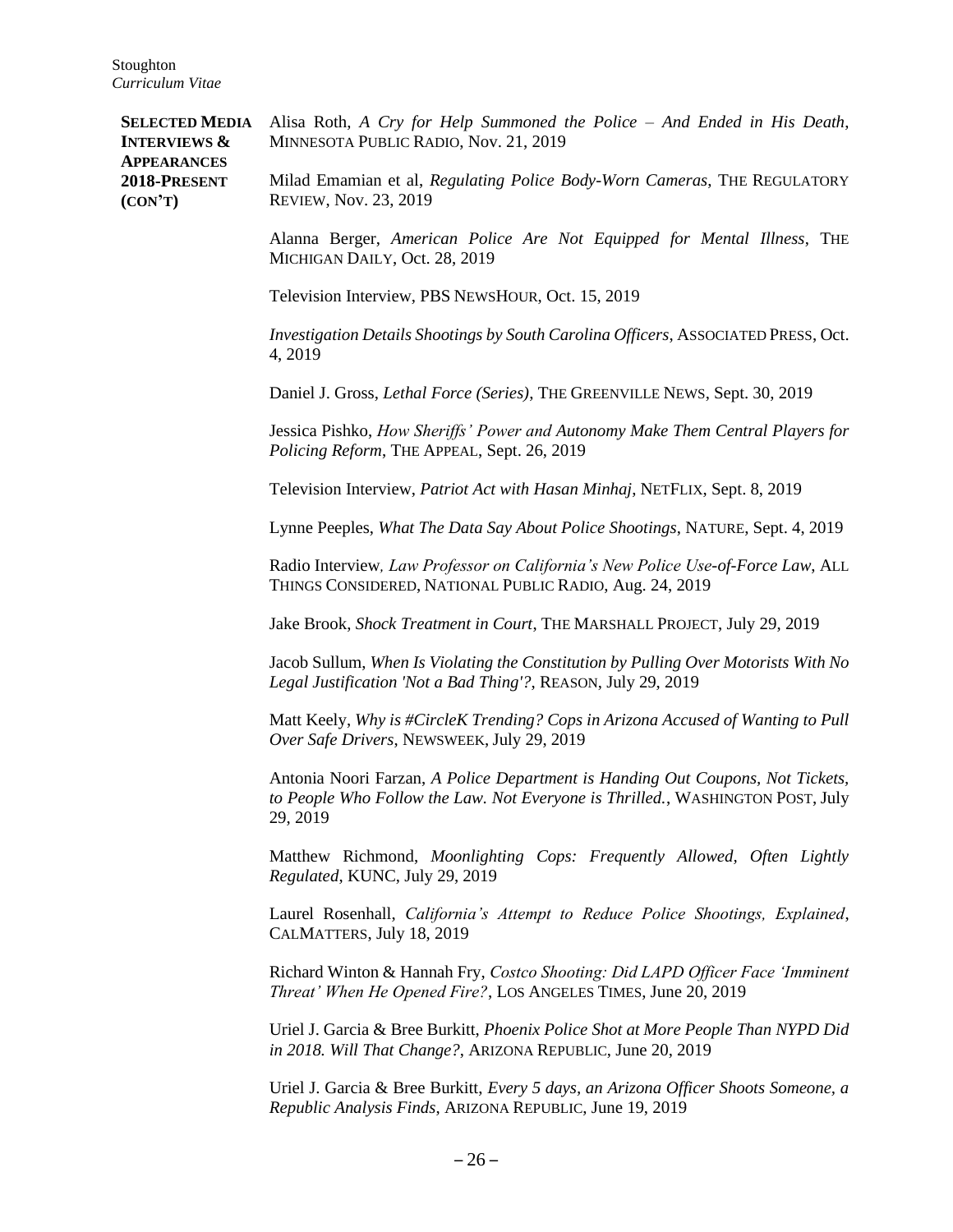**SELECTED MEDIA INTERVIEWS & APPEARANCES 2018-PRESENT (CON'T)** Marie Myung-Ok Lee, *It's Not Just the Costco Shooting. Disabled People are Often Killed by Police*, LOS ANGELES TIMES, June 19, 2019 Hannah Fry, et al., *At Cosco Food Sample Line, Gunfire, Death, and Unanswered Questions*, LOS ANGELES TIMES, June 18, 2019 Andrew Wolfson, *Failing the Sniff Test? Narcotics Searches Spurred by Drug Dogs Often Come Up Empty*, LOUISVILLE COURIER JOURNAL, June 13, 2019 Samantha House & Douglass Dowty, *4 Experts on Justification for Forceful Arrest: A 'Tad Fictional' or No Other Choice?*, SYACRUSE.COM, June 13, 2019 Andrew Wolfson, *'You're Going to Do What I Tell You.' Stats Don't Lie, Black Louisville Drivers Get Searched More Often,* LOUISVILLE COURIER JOURNAL, June 7, 2019 Sheila Dewan and Richard A. Oppel, Jr., *We Expect Police to Be Brave For Us. But What Happens When They're Not?*, THE NEW YORK TIMES, June 5, 2019 Radio Interview, BBC WORLD SERVICE, June 5, 2019 Laurel Rosenhall, *Deal: California Poised to Pass One of the Nation's Toughest Police Use-of-Force Standards*, CALMATTERS, May 23, 2019 Don Thompson, *APNewsBreak: Police Won't Fight California Use-of-Force Bill*, THE WASHINGTON POST, May 23, 2019 Marco della Cava, *Fatal Police Shootings Could Become a Crime Under Proposed California Law*, USA TODAY, May 18, 2019 Rafael Olmeda & Juan Ortega, *Cops Crossed the Line in Teen's Brutal Arrest, Experts Say*, SUN SENTINEL, May 11, 2019 Brooke Baitinger, *Sanibel Officer Remember as Excellent Officer, Better Person, Chief Says*, FORT MEYERS NEWS-PRESS, May 10, 2019 Samira Sadeque, *This Database is Tracking Police Brutality Across the U.S.*, THE DAILY DOT, Apr. 26, 2019 Dana Sharif, *Policing the Police: Database of Corrupt Cops Opened to Public View*, THE ROOT, Apr. 25, 2019 John Kelly and Mark Nichols, *We Found 85,000 Cops Who've Been Investigated for Misconduct. Now You Can Read Their Records.*, USA TODAY, Apr. 25, 2019 Ames Alexander and Anna Douglas, *Under Criticism, Charlotte Police Push to Get Faster Medical Help to Shooting Victims*, CHARLOTTE OBSERVER, Apr. 25, 2019 Steve Harrison, et al., *CMPD Releases Full 11-Minute Video of Danquirs Franklin Shooting*, WFAE (NPR), Apr. 24, 2019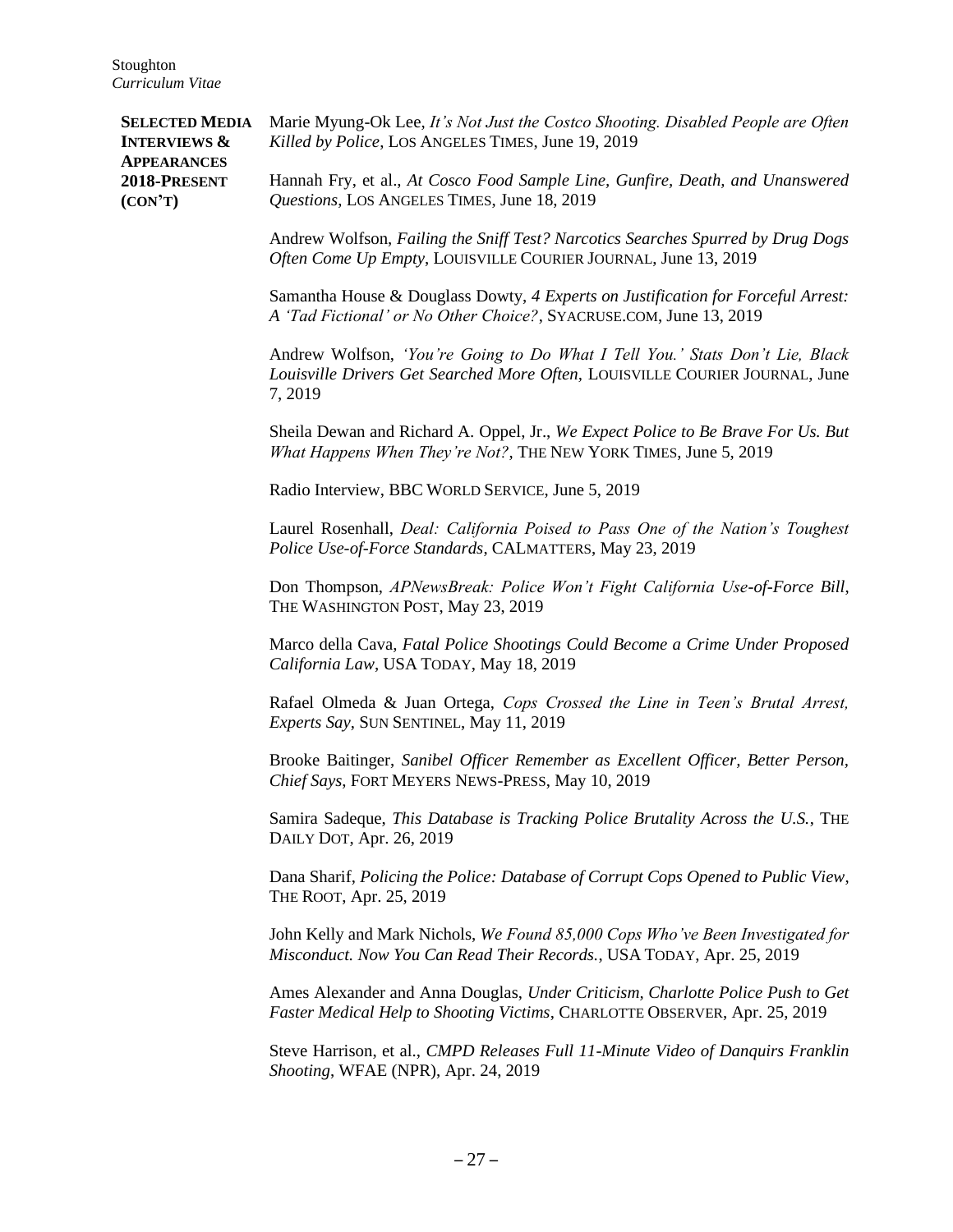| <b>SELECTED MEDIA</b><br><b>INTERVIEWS &amp;</b><br><b>APPEARANCES</b><br>2018-PRESENT<br>(CON'T) | Was Charlotte Officers' Fatal Shooting of Man Justified?, THE CRIME REPORT, Apr.<br>16, 2019                                                                  |
|---------------------------------------------------------------------------------------------------|---------------------------------------------------------------------------------------------------------------------------------------------------------------|
|                                                                                                   | Ames Alexander, For Years, CMPD Has Pledged Improved Training. It Hasn't Been<br>Enough, Activists Say, CHARLOTTE OBSERVER, Apr. 16, 2019                     |
|                                                                                                   | Raw Body Cam Video of Burger King Shooting in Charlotte, WCNC (NBC), Apr. 15,<br>2019                                                                         |
|                                                                                                   | Ames Alexander, CMPD Shooting is Legally Justified, Some Experts Say, But Raises<br>'Serious Question', CHARLOTTE OBSERVER, Apr. 15, 2019                     |
|                                                                                                   | Meg Anderson, How One Mother's Battle is Changing Police Training on<br>Disabilities, ALL THINGS CONSIDERED, NATIONAL PUBLIC RADIO, Apr. 13, 2019             |
|                                                                                                   | Andrew Wolfson, LMPD Handcuffed a Black Teen for a Wide Turn, Then Told Him<br>to 'Quit With the Attitude, LOUISVILLE COURIER JOURNAL, Apr. 4, 2019           |
|                                                                                                   | Cracking Down on Deadly Force: How 3 California Police Departments Overhauled<br>Their Policies, GOVERNING, Mar. 27, 2019                                     |
|                                                                                                   | Tony Bartelme & Joseph Crannery, SC Sheriffs Fly First Class, Bully Employees and<br>Line Their Pockets with Taxpayer Money, THE POST & COURIER Mar. 16, 2019 |
|                                                                                                   | John Woolfolk and Nice Savage, Would Changes to California Law Alter How Police<br>Use Deadly Force?, MERCURY NEWS, Mar. 6, 2019                              |
|                                                                                                   | Angela Rogers, Excessive Force in Question: Florence County Sheriff Says, "Our<br>Officers Did Nothing Wrong", ABC COLUMBIA, Mar. 1, 2019                     |
|                                                                                                   | Tom Lyden, Minute by Minute: Anatomy of a Use of Force Incident, FOX 9<br>(Minnesota), Feb. 25, 2019                                                          |
|                                                                                                   | Tom Lyden, Ramsey County Jailer Accused of Excessive Force to Resign, FOX 9<br>(Minnesota), Feb. 25, 2019                                                     |
|                                                                                                   | Cheryl Hinneburg, Video Released: AZ Cop Tases Man 11 Times, Including His Bare<br>Testicles, AMERICAN MILITARY NEWS, Feb. 12, 2018                           |
|                                                                                                   | Dave Biscobing, Abuse of Force: Body Camera Video Shows Man Tased 11 Times<br>by Glendale Officers, ABC NEWS 15 (Arizona), Feb. 8, 2019                       |
|                                                                                                   | Dave Biscobing, Experts Break Down Glendale Officer's Body Camera Footage<br>Obtained by ABC15, ABC NEWS 15 (Arizona), Feb. 8, 2019                           |
|                                                                                                   | Tanvi Misra, The Suburbanization of American Arrests, CITYLAB, Feb. 4, 2019                                                                                   |

Mark Pace & Rosana Hughes, *Two Chattanooga Police Officers Fired for Misconduct, Third Resigns During Disciplinary Hearings*, TIMES FREE PRESS, Jan. 31, 2019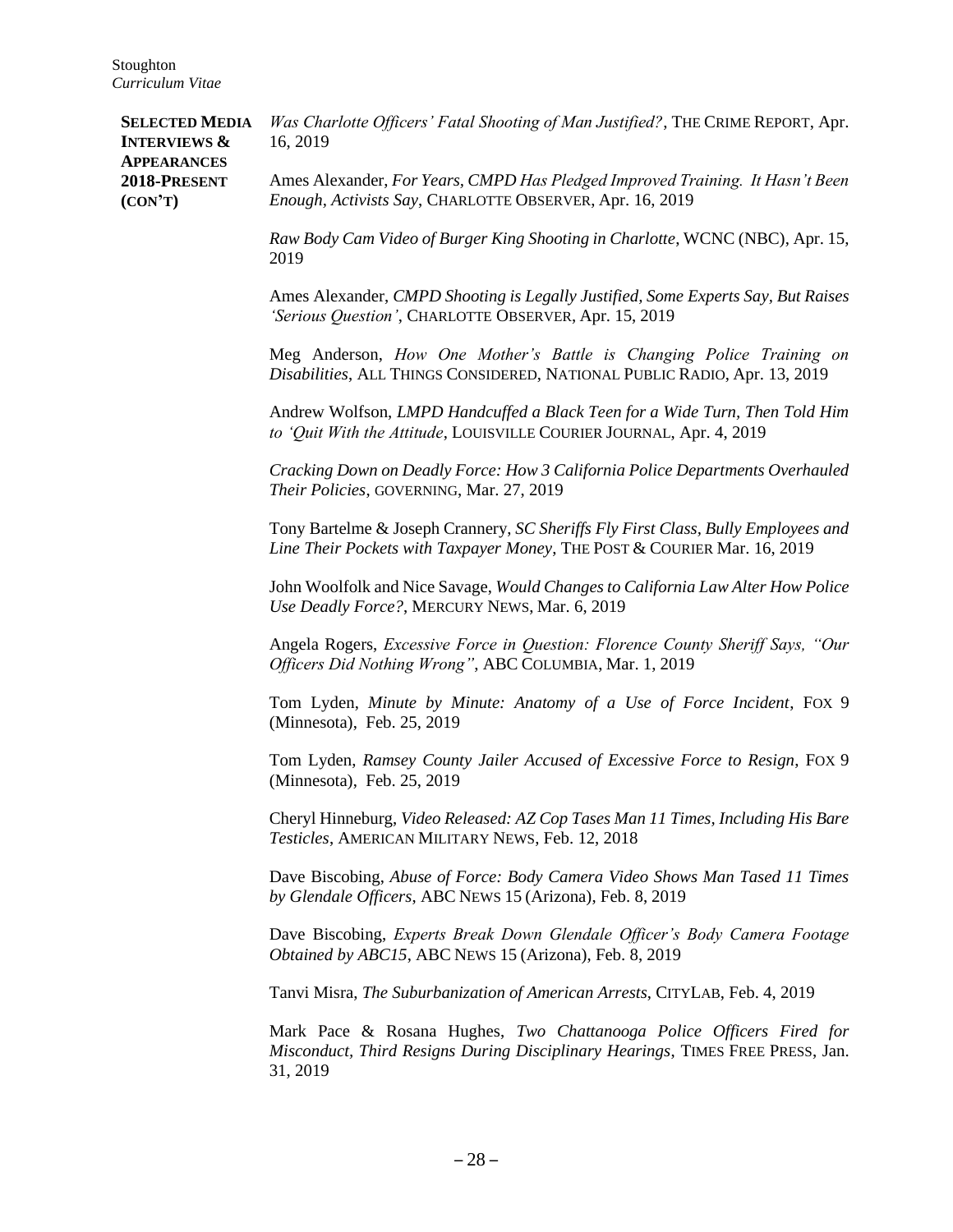**SELECTED MEDIA INTERVIEWS & APPEARANCES 2018-PRESENT (CON'T)** Bree Burkitt, *14-Year-Old Tempe Police Shooting Victim Youngest in Nearly a Decade*, ARIZONA CENTRAL, Jan. 18, 2019 Jordan Heller, *Seeking Charges for Crime 'Witnessed' Via a Social Media Posting*, WASHINGTON POST, Jan. 4, 2018 Isidoro Rodriguez, *How to Find the Cops America Needs*, THE CRIME REPORT*,* Jan. 3, 2019 *FBI Database to Track Deadly Encounters with Police*, LOS ANGELES SENTINEL*,* Dec. 20, 2018 Karen Savage, *Sheriff's Deputies Protect Corporate Interests in Bayou Bridge Case*, TRUTHOUT, Dec. 12, 2018 Maya Lau et al., *A Killing at a Gas Station, a Videotape and an Extraordinary Prosecution Against a Deputy*, LOS ANGELES TIMES, Dec. 12, 2018 Craig McCarthy and S.P. Sullivan, *N.J. Rocked by Release of Police Force Records, Spurring Town Meetings, Calls for Action and Promises of Reform*, NJ.COM, Dec. 6, 2018 Breanna Edwards, *FBI To Create National Database To Track Deadly Police Encounters*, ESSENCE, Dec. 2, 2018 Shenequa Golding, *The Federal Government to Launch Database Tracking Deadly Police Encounters*, VIBE, Dec. 2, 2018 Star Ledger Editorial Board, *Who Are the Roughest Cops in N.J.? Red Flag Them Before They Cost Us*, NJ.COM, Dec. 2, 2018 Lana Ferguson, *One Bluffton Cop Used Drugs, Another Gave a Minor a Beer. They Might Not Be Hired Today*, THE ISLAND PACKET, Dec. 1, 2018 Jay Connor, *Black Lives Finally Matter? The FBI Will Launch a Database to Keep Track of Deadly Police Encounters*, THE ROOT, Dec. 1, 2018 *FBI Database to Track Deadly Encounters with Police*, ASSOCIATED PRESS, Nov. 30, 2018 Craig McCarthy & S.P. Sullivan, *For 17 Years, N.J. Had the Chance to Stop Potentially Dangerous Cops. The State Failed to Do It.*, NJ.COM, Nov. 29, 2018 Cody Dulaney, *Walmart Calls Columbia Police Nine Times a Day. You Pay the Bill*, THE STATE, Nov. 15, 2019 (front-page article) The Times-Union Editorial Board, *Police Body Cameras are a Plus, Not a Panacea*, THE FLORIDA TIMES-UNION, Nov. 15, 2018 Uriel Garcia et al., *Mesa Officers Rarely Disciplined in Excessive-Force Investigations, Police Data Show*, ARIZONA REPUBLIC, Nov. 13, 2018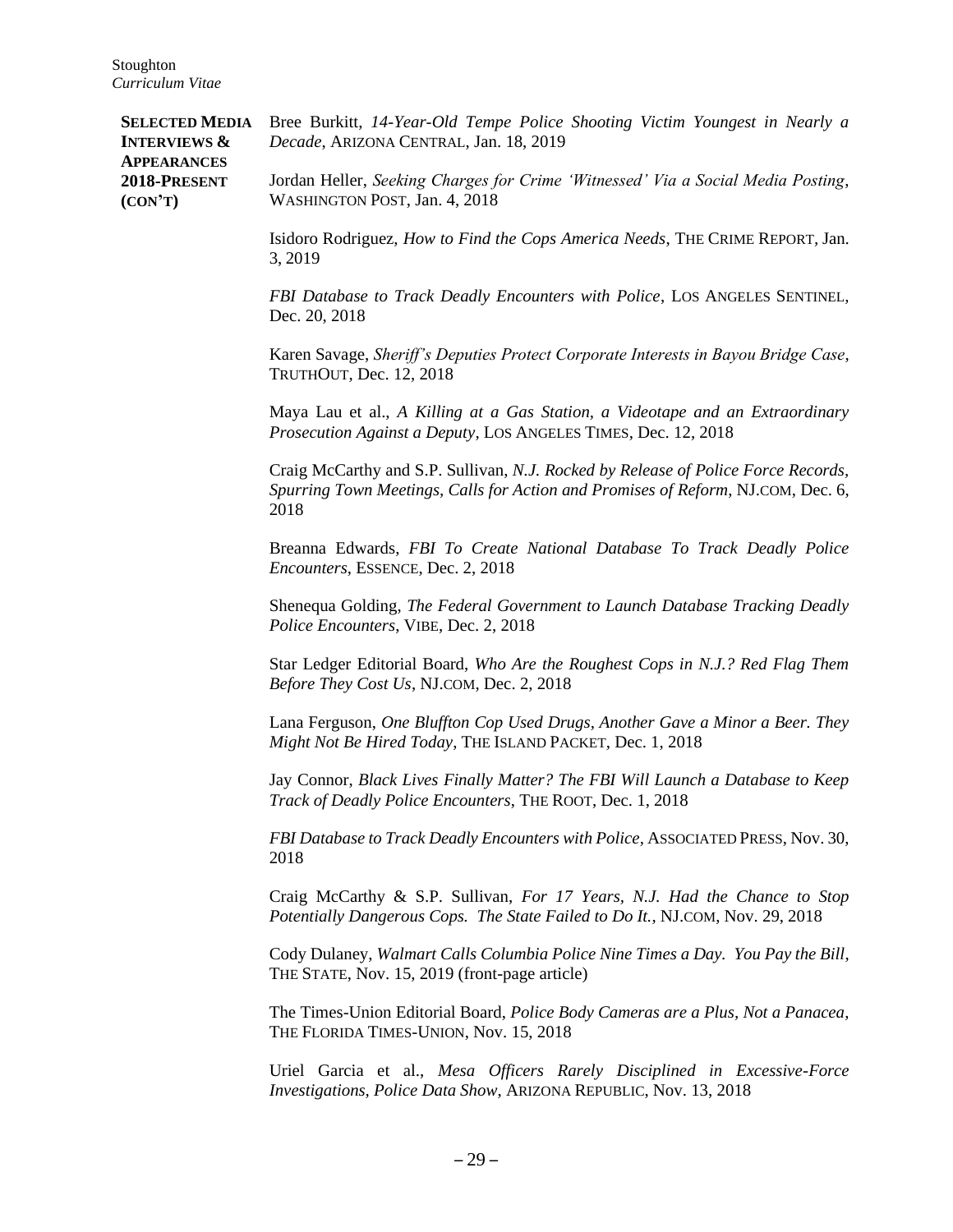**SELECTED MEDIA INTERVIEWS & APPEARANCES 2018-PRESENT (CON'T)** Melissa Ross, *Professor Says Use of Body Cameras is Expanding Fast*, WJCT (Jacksonville NPR Affiliate), NOV. 6, 2018 Anne Shindler, *Expert: Body Cams 'Just a Tool,' Not a Perfect Source of Information*, ABC NEWS (FIRSTCOAST), Nov. 6, 2018 Jenna Bourne, *Body Camera Expert Trains Jacksonfille Prosecutors on How to Interpret Footage*, CBS 47/FOX 30 (Jacksonville, FL), Nov. 5, 2018 Erick Avanier, *Police Body Cameras: Do They Tell the Whole Story?*, NEWS4JAX, Nov. 5, 2018 *Several JSO Officers Now Wearing Body Cameras*, NEWS4JAX, Nov. 5, 2018, Radley Balko, *'If You Don't Get at That Rot, You Just Get More Officers like Josh Hastings'*, THE WASHINGTON POST, Nov. 2, 2018 Candice Norwood, *2 Cop Convictions in 2 Months: Is This a Tipping Point in Police Accountability?*, GOVERNING, Oct. 16, 2018 Amir Vera, *Should Police Use of Force be Regulated? The Answer Isn't Simple, and That's a Problem*, CNN, Sept. 30, 2018 Marsha McLeod, *Police Policy Seen as Lacking on De-Escalation*, INVESTIGATIVE POST, Sept. 19, 2018 Kathryn Varn & Zachary T. Sampson, *Why Video Makes this Florida Stand Your Ground Debate Different*, TAMPA BAY TIMES, Aug. 24, 2018 Martha Waggoner & Jonathan Drew, *Confederate Toppling Looms Over Debate about Other Statutes*, ASSOCIATED PRESS, Aug. 21, 2018 Tess Owen, *When Can Cops Legally Shoot Someone Running Away from Them?*, VICE NEWS, Aug. 2, 2018 Joseph Serna *et al.*, *A Wild Chase, a Gun Battle, then Tragedy as Officer's Bullet Kills Trader Joe's Employee*, LOS ANGELES TIMES, July 25, 2018 Capital Center for Law & Policy, *University of South Carolina Law Professor Seth Stoughton Points Out Ways to Strengthen AB 931*, CAP IMPACT, July 6, 2018 Debra Erdley, *Why Police Officers are Rarely Convicted in Shootings*, TRIBUNE REVIEW, July 1, 2018 Sara Libby & Andrew Dyer, *Sacramento Report: Police Shooting Bill Moves Forward, With Some Changes*, VOICE OF SAN DIEGO, June 22, 2018 Michael Balsamo, *LAPD's Highly-Produced Body Camera Video Draws Scrutiny*, THE SEATTLE TIMES, June 21, 2018 Annie Ourso Landry*, Crime Prevention Districts are Popular in Baton Rouge, But Do They Work?*, BUSINESS REPORT, Apr. 25, 2018